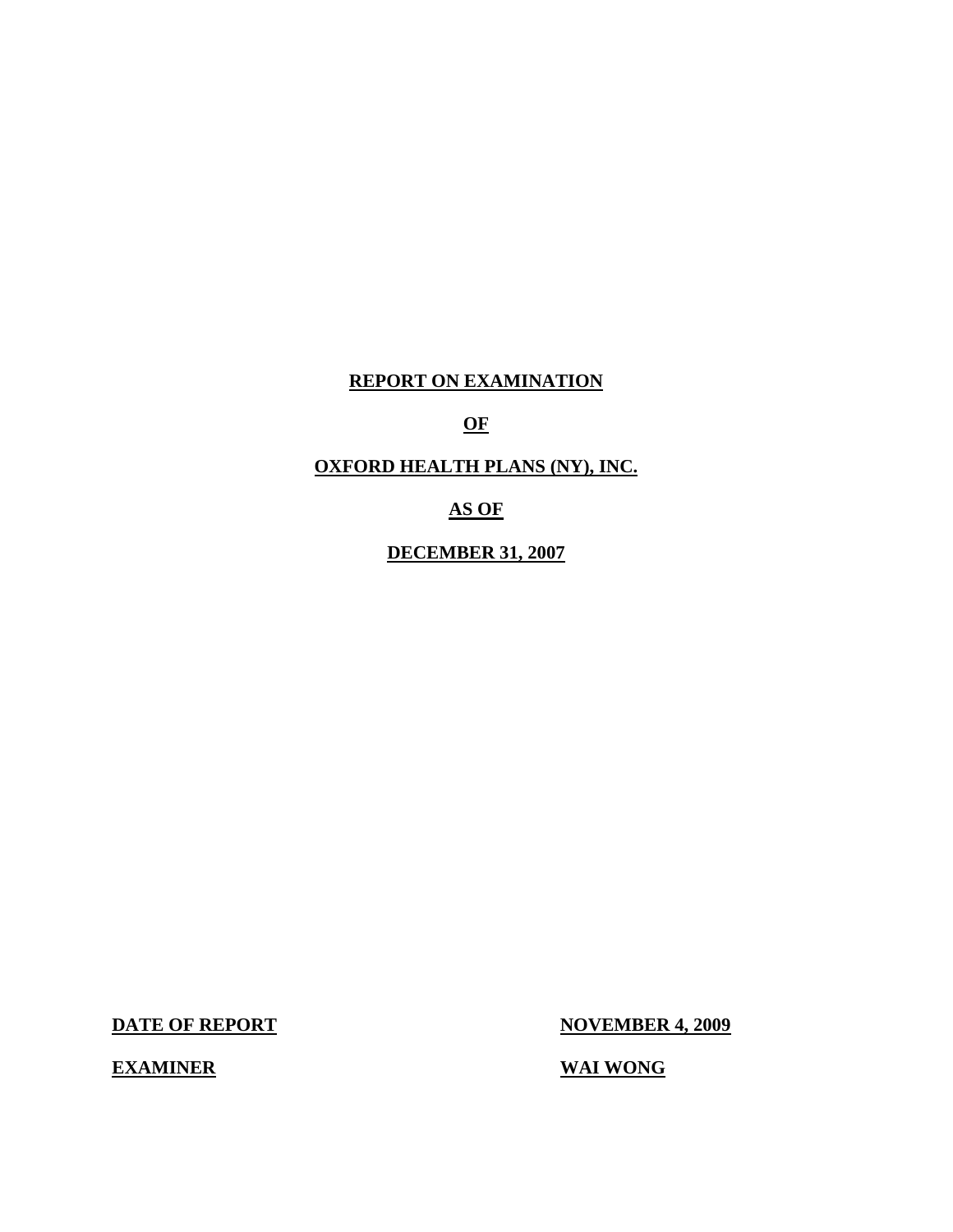## **TABLE OF CONTENTS**

|                  | <b>TABLE OF CONTENTS</b>                                      |                |
|------------------|---------------------------------------------------------------|----------------|
| <u>TEM NO.</u>   |                                                               | PAGE NO.       |
| 1.               | Scope of examination                                          | 3              |
| 2.               | Executive summary                                             | $\overline{4}$ |
| 3.               | Description of the HMO                                        | $\overline{4}$ |
|                  | Management and controls<br>А.                                 | 5              |
|                  | Territory and plan of operation<br><b>B.</b>                  | 6              |
|                  | Holding company system<br>$\mathbf{C}$ .                      | 8              |
|                  | Investment management agreement<br>D.                         | 10             |
|                  | Website – Healthy New York<br>Ε.<br>F.                        | 11<br>12       |
|                  | Provider/third party agreements<br>Accounts and records<br>G. | 13             |
| $\overline{4}$ . | <b>Financial statements</b>                                   | 15             |
|                  | <b>Balance</b> sheet<br>А.                                    | 15             |
|                  | Underwriting and investment exhibit<br><b>B.</b>              | 17             |
| 5.               | Claims unpaid                                                 | 18             |
| 6.               | Rate filings                                                  | 19             |
| 7.               | Compliance with prior report on examination                   | 21             |
| 8.               | Summary of comments and recommendations                       | 24             |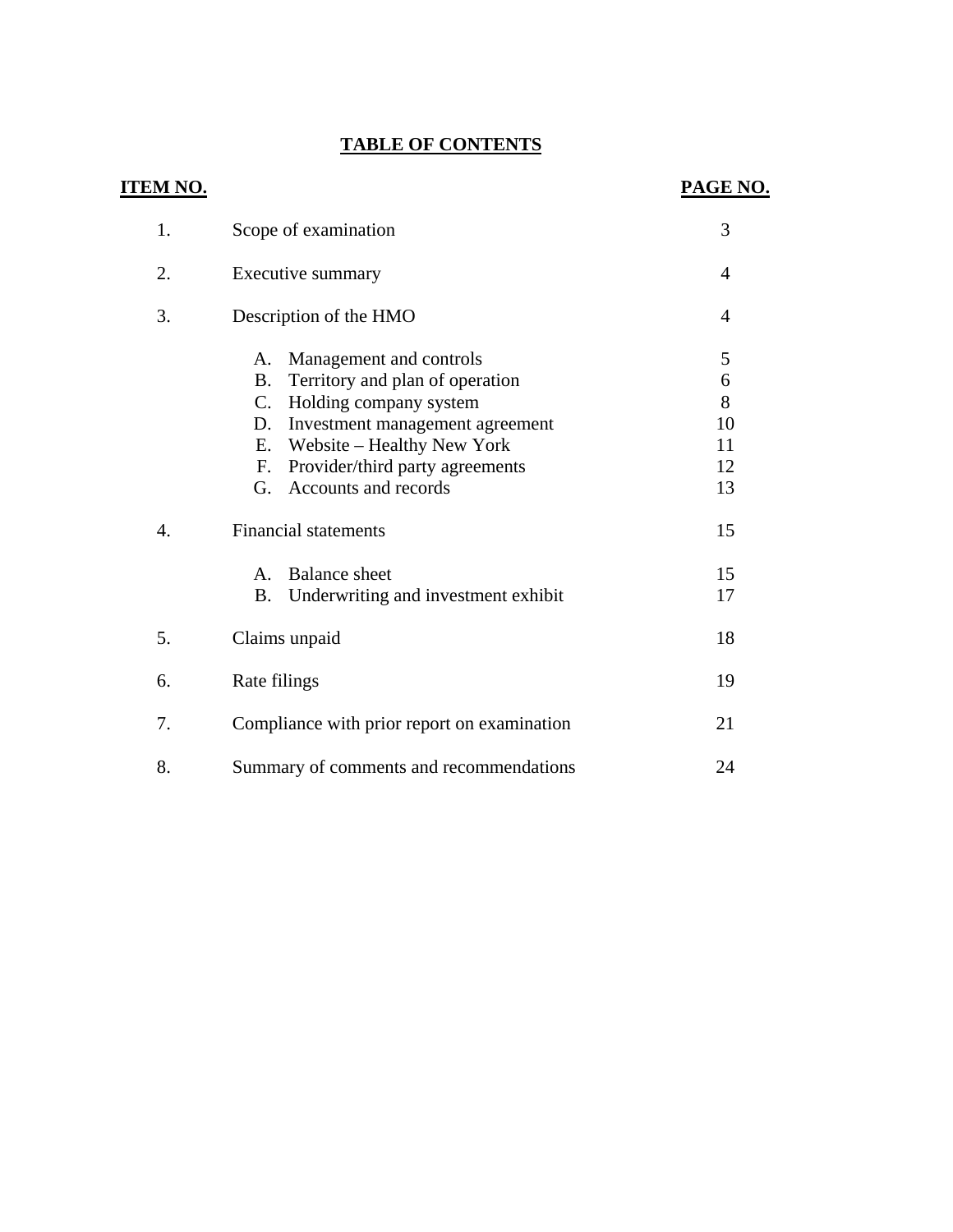

STATE OF NEW YORK INSURANCE DEPARTMENT 25 BEAVER STREET NEW YORK, NEW YORK 10004

Governor David A. Paterson James J. Wrynn

Superintendent

Honorable James J. Wrynn November 4, 2009 Superintendent of Insurance Albany, NY 12257

Sir:

Pursuant to the requirements of the New York Insurance Law and acting in accordance with the instructions contained in Appointment Number 22791, dated June 5, 2009, attached hereto, I have made an examination into the condition and affairs of Oxford Health Plans (NY), Inc., a for-profit health maintenance organization licensed under Article 44 of the New York Public Health Law, as of December 31, 2007, and submit the following report thereon.

The examination was conducted at the office of Oxford Health Plans (NY), Inc., located at 450 Columbus Boulevard, Hartford, CT.

Wherever the designations "the HMO" or "OHP-NY" appear herein, without qualification, they should be understood to indicate Oxford Health Plans (NY), Inc., a whollyowned subsidiary of Oxford Health Plans, LLC.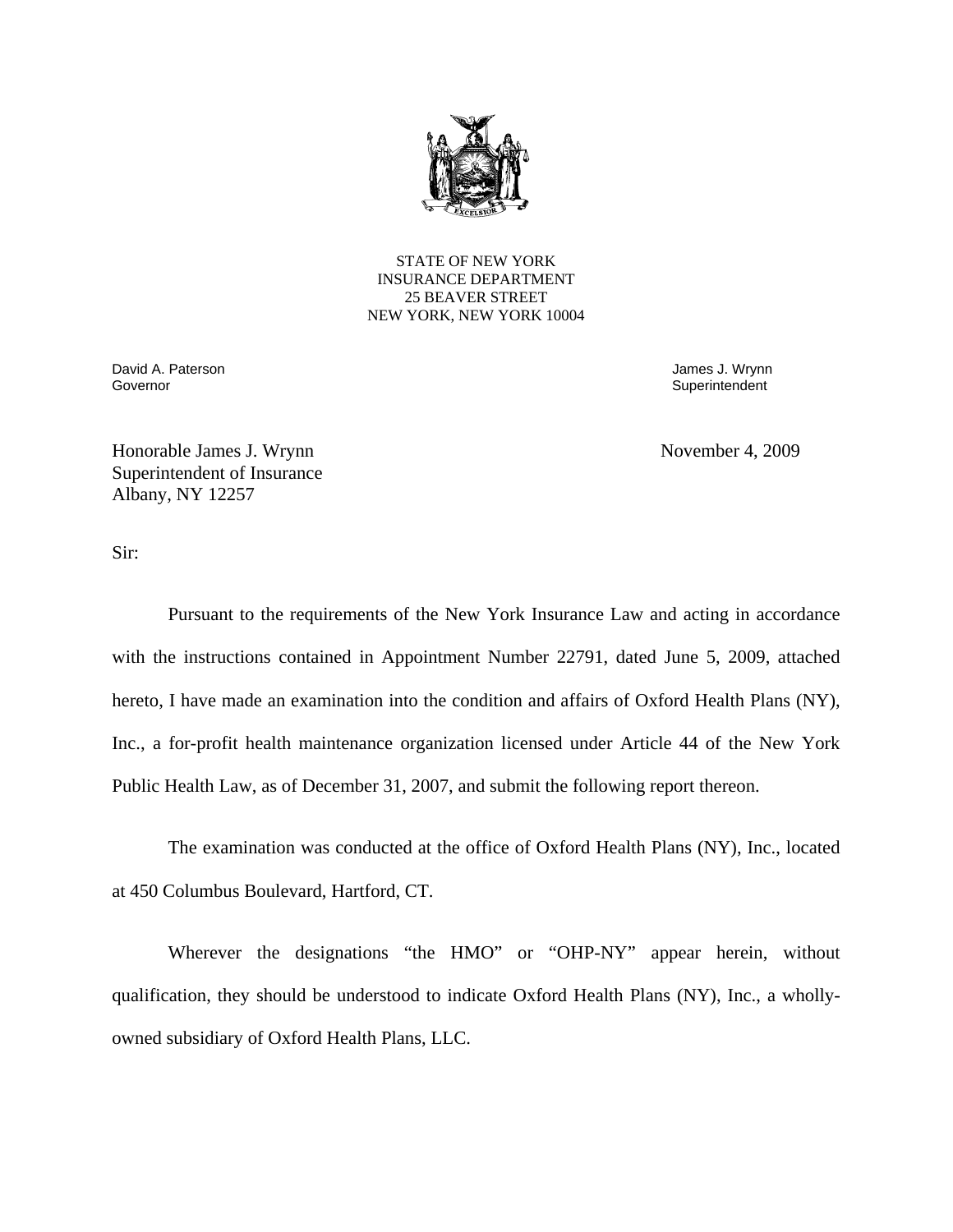Wherever the designation "Oxford" appears herein, without qualification, it should be understood to indicate Oxford Health Plans, LLC, the parent of Oxford Health Plans (NY), Inc.

A concurrent examination was made of Oxford Health Insurance, Inc., an accident and health insurer licensed under Article 42 of the New York Insurance Law and subsidiary of the and subsidiary of the HMO. A separate report thereon has been submitted.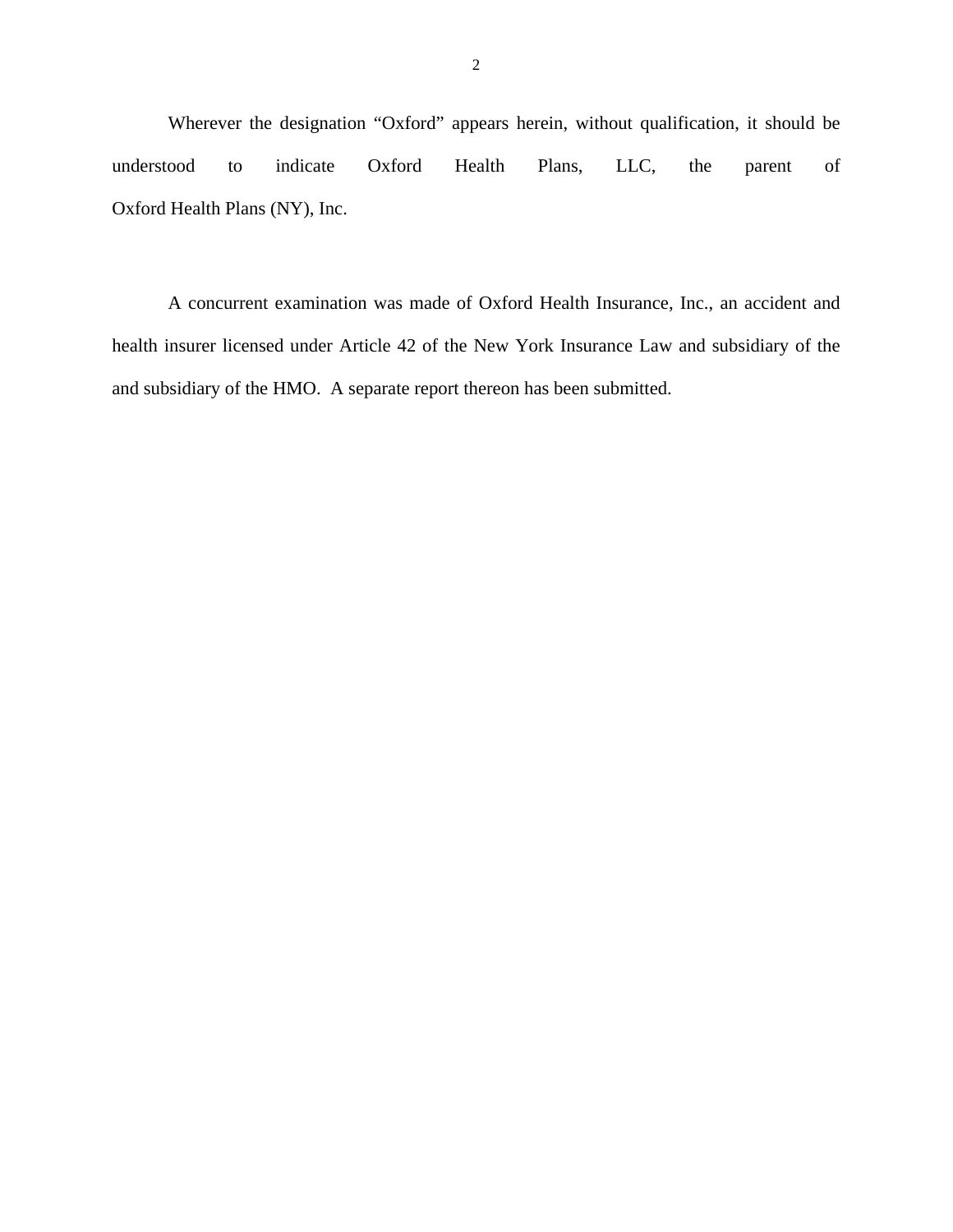#### 1. **SCOPE OF EXAMINATION**

The previous financial examination was conducted as of December 31, 2002. This examination covers the five-year period from January 1, 2003 through December 31, 2007. Transactions occurring subsequent to December 31, 2007 were reviewed where deemed appropriate by the examiner.

The examination comprised a verification of assets and liabilities as of December 31, 2007 in accordance with statutory accounting principles (SAP), as adopted by the Department, a review of income and disbursements deemed necessary to accomplish such verification, and utilized, to the extent considered appropriate, work performed by the HMO's independent certified public accountants. A review was also made of the following items as called for in the *Examiners Handbook of the National Association of Insurance Commissioners*  (NAIC):

> History of the HMO Management and control Corporate records Fidelity bonds and other insurance Territory and plan of operation Growth of the HMO Business in force Loss experience Reinsurance Accounts and records Financial statements

This report on examination is confined to financial statements and comments on those matters which involve departures from laws, regulations or rules, or which are deemed to require explanation or description.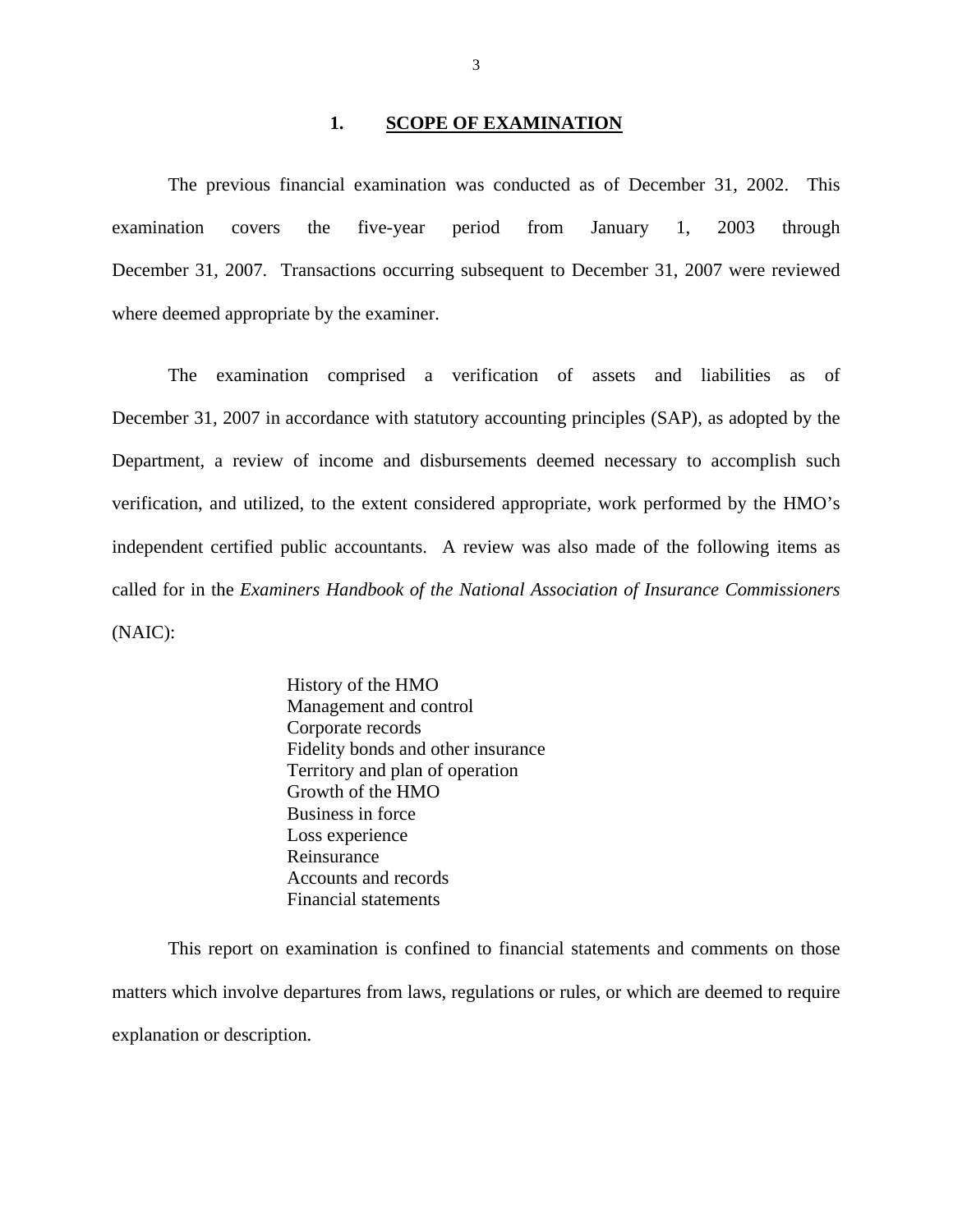<span id="page-5-0"></span>A review was also made to ascertain what action that was taken by the HMO with regard to comments and recommendations in the prior report on examination.

### **2. EXECUTIVE SUMMARY**

The examination revealed certain operational deficiencies during the examination period. The most significant finding is shown below:

The HMO's 2007 and 2008 Direct Pay POS rate tables filed with the Department were in violation of Section  $4308(g)$  of the New York Insurance Law. The actuarial certifications filed with the Department indicated that all of the requirements of Section  $4308(g)$  of the New York Insurance Law were complied with including an expected loss ratio of no less than 80%. However, the HMO's 2007 and 2008 Direct Pay POS rate tables had an expected loss ratio of 75.9% and 78%, respectively.

## **3. DESCRIPTION OF THE HMO**

OHP-NY is a for-profit health maintenance organization (HMO) incorporated on April 19, 1985 under New York State Law for the purpose of providing comprehensive health care services on a prepaid basis and for the purpose of establishing and operating an HMO and health care delivery systems. The HMO has been deemed a Competitive Medical Plan by the Center for Medicare and Medicaid Services for purposes of the Federal Medicare Program.

On July 29, 2004 the HMO's ultimate parent, Oxford Health Plans, LLC (Oxford) was acquired by UnitedHealth Group, Inc. (United). Oxford is a subsidiary of United.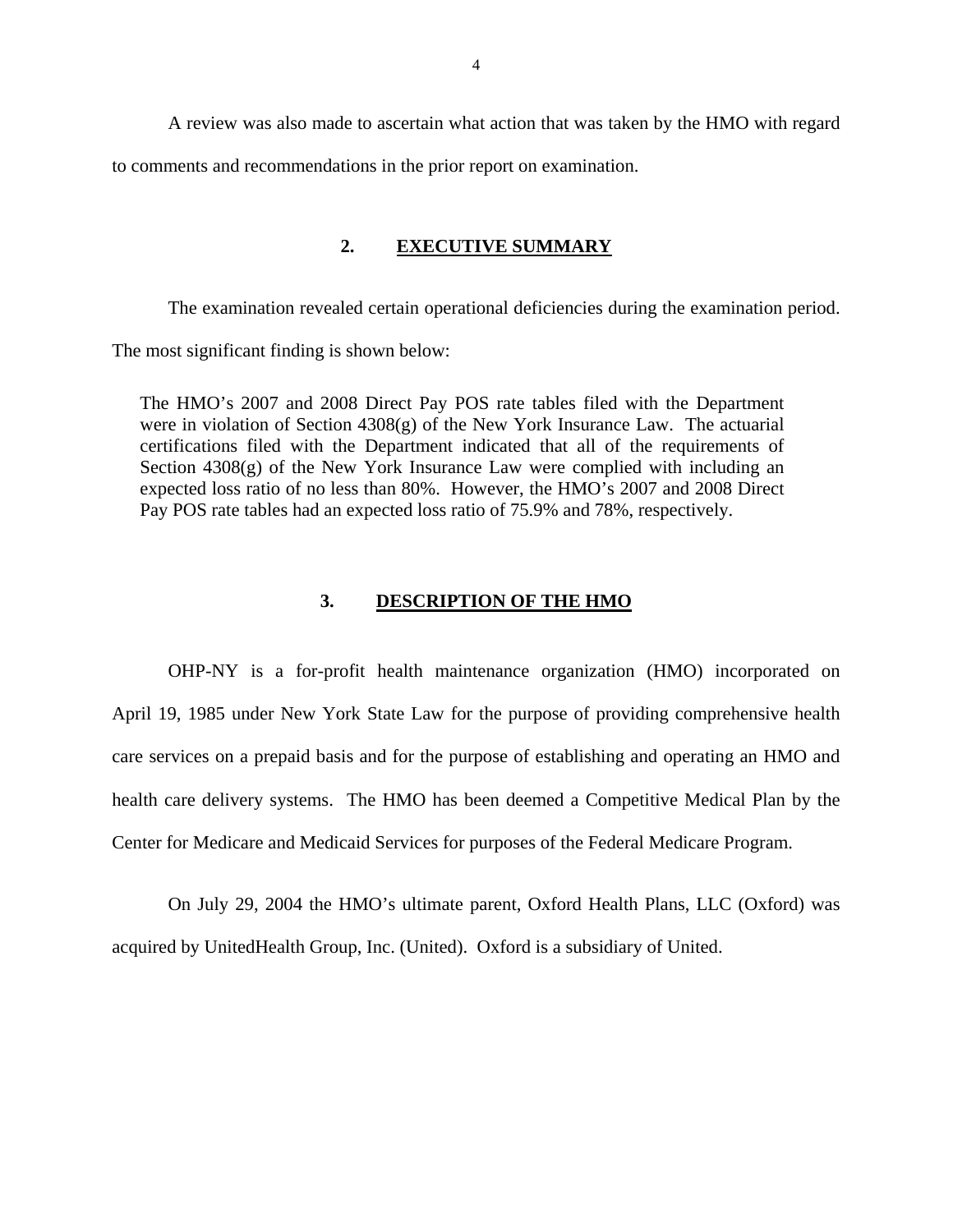#### <span id="page-6-0"></span>A. Management and Controls

Pursuant to the HMO's charter and by-laws, management of OHP-NY is to be vested in a board of directors consisting of no more than ten members. As of the examination date the board of directors was comprised of five members. The board meets at least four times during each calendar year. The directors as of December 31, 2007 were as follows:

| <b>Principal Business Affiliation</b>                                             |
|-----------------------------------------------------------------------------------|
| Human Resource Manager,                                                           |
| Denihan Hospitality                                                               |
| Chief Medical Examiner,                                                           |
| United Health Care Services, Inc.                                                 |
| Senior Vice President of Sales,                                                   |
| United Health Care Services, Inc.                                                 |
| Associate General Counsel/Vice President,<br>and Deputy General Counsel,          |
| United Health Care Services, Inc.                                                 |
| Chief Executive Officer of Northeast Region,<br>United Health Care Services, Inc. |
|                                                                                   |

\*Enrollee representative – Part 98-1.11 $(g)$  of the Administrative Rules and Regulations of the Health Department (10 NYCRR 98-1.11 $(g)$ ), requires that a minimum of twenty percent (20%) of the board of directors of an HMO be comprised of enrollee representatives. The HMO is in compliance with said Regulation as of 12/31/07.

Subsequent to the examination date, the following changes were made to OHP-NY's board of directors. Michael Turpin and Thomas McGuire were replaced on the board of directors by Jeffrey Alter, Chief Operating Officer of the Northeast Region, United Health Care Services, Inc. and Craig Anderson, Chief Financial Officer of the Northeast Region, United Health Care Services, Inc.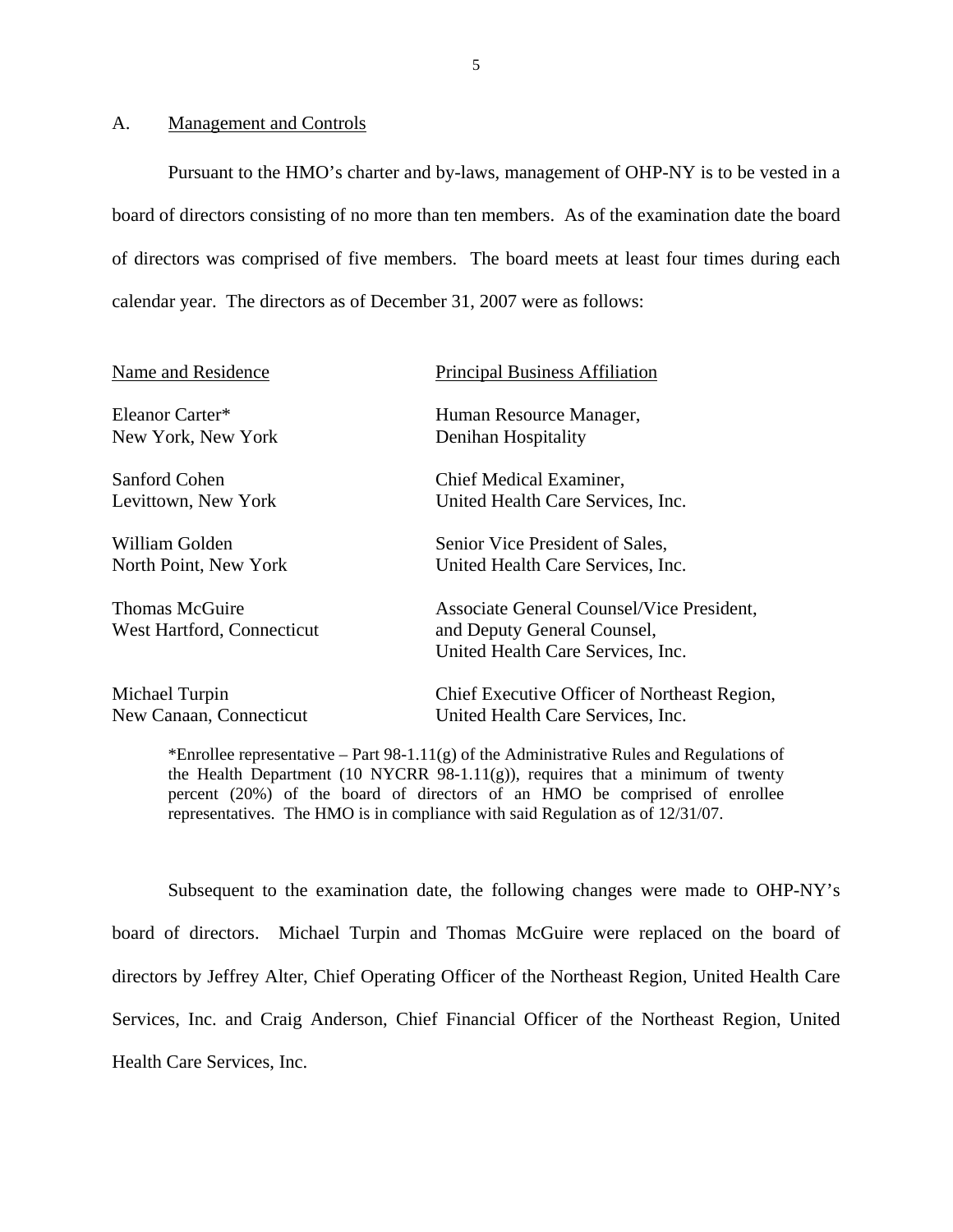<span id="page-7-0"></span>A review of the minutes of the attendance records at the HMO's board of directors' meetings held during the period under examination revealed that the meetings were well attended.

The officers of OHP-NY as of December 31, 2007 were as follows:

| Name                     | Title                                    |
|--------------------------|------------------------------------------|
| William Golden           | President & Chief Executive Officer      |
| Michael Turpin           | Chairman                                 |
| <b>Thomas McGuire</b>    | Secretary & General Counsel              |
| <b>Robert Oberrender</b> | Treasurer                                |
| <b>Robert Dellacorte</b> | Vice President, Finance and Assistant    |
|                          | <b>Treasurer</b>                         |
| Craig Charles Anderson   | <b>Assistant Treasurer</b>               |
| <b>Jeffrey Alter</b>     | <b>Assistant Secretary</b>               |
| Sanford Cohen            | Chief Medical Officer and Executive Vice |
|                          | President                                |

It was noted that subsequent to the date of this examination, Jeffrey Alter replaced Michael Turpin as Chairman of the HMO.

It should be noted that certain members of the board of directors and senior management of OHP-NY are also members of the board of directors and senior management of OHI, and other affiliated companies.

## B. Territory and Plan of Operation

OHP-NY was licensed as a for-profit HMO under Article 44 of the New York Public Health Law on June 1, 1986, and began operations on that date. At December 31, 2007, OHP-NY was authorized to transact business in the following counties in the state of New York: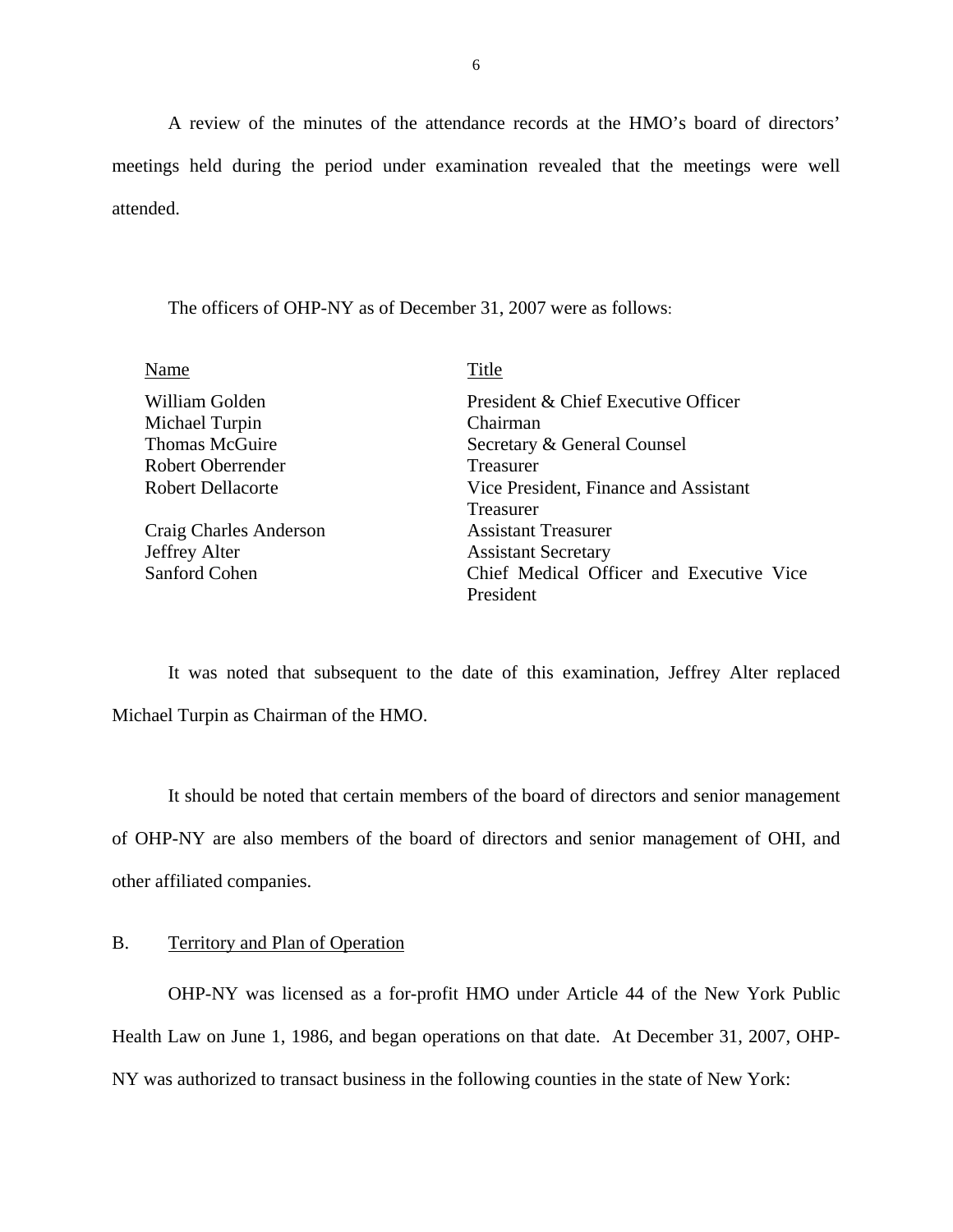| <b>Bronx</b> | New York | Richmond       | Ulster      |
|--------------|----------|----------------|-------------|
| Dutchess     | Orange   | Rockland       | Westchester |
| Kings        | Putnam   | <b>Suffolk</b> |             |
| Nassau       | Queens   | Sullivan       |             |

OHP-NY maintains a Point-of-Service (POS) product, called the "Freedom Plan", which is available to members in conjunction with its subsidiary, Oxford Health Insurance, Inc (OHI). The Freedom Plan combines the benefits and coverages of the HMO with conventional health insurance provided by OHI. The Freedom Plan enrollees pay a composite rate for their health coverage, which is developed from the community rate for the HMO coverage and a separate rate for the indemnity (out-of-plan) coverage. Larger groups have a manual rate that is derived by blending in the group's own experience. A wholly experience rated contract is also available to groups with at least 100 members. The Liberty Plan is also an OHP-NY POS health care product that is available to groups/members. This plan offers lower premiums than the Freedom Plan since members choose from a smaller network of in-network providers. The HMO also offers Medicare and Healthy NY products.

The following schedule shows direct premiums earned during the five-year examination period:

| Year | Premiums Earned |
|------|-----------------|
| 2003 | \$3,356,945,956 |
| 2004 | \$3,081,011,661 |
| 2005 | \$2,806,128,177 |
| 2006 | \$2,692,335,826 |
| 2007 | \$2,451,307,318 |
|      |                 |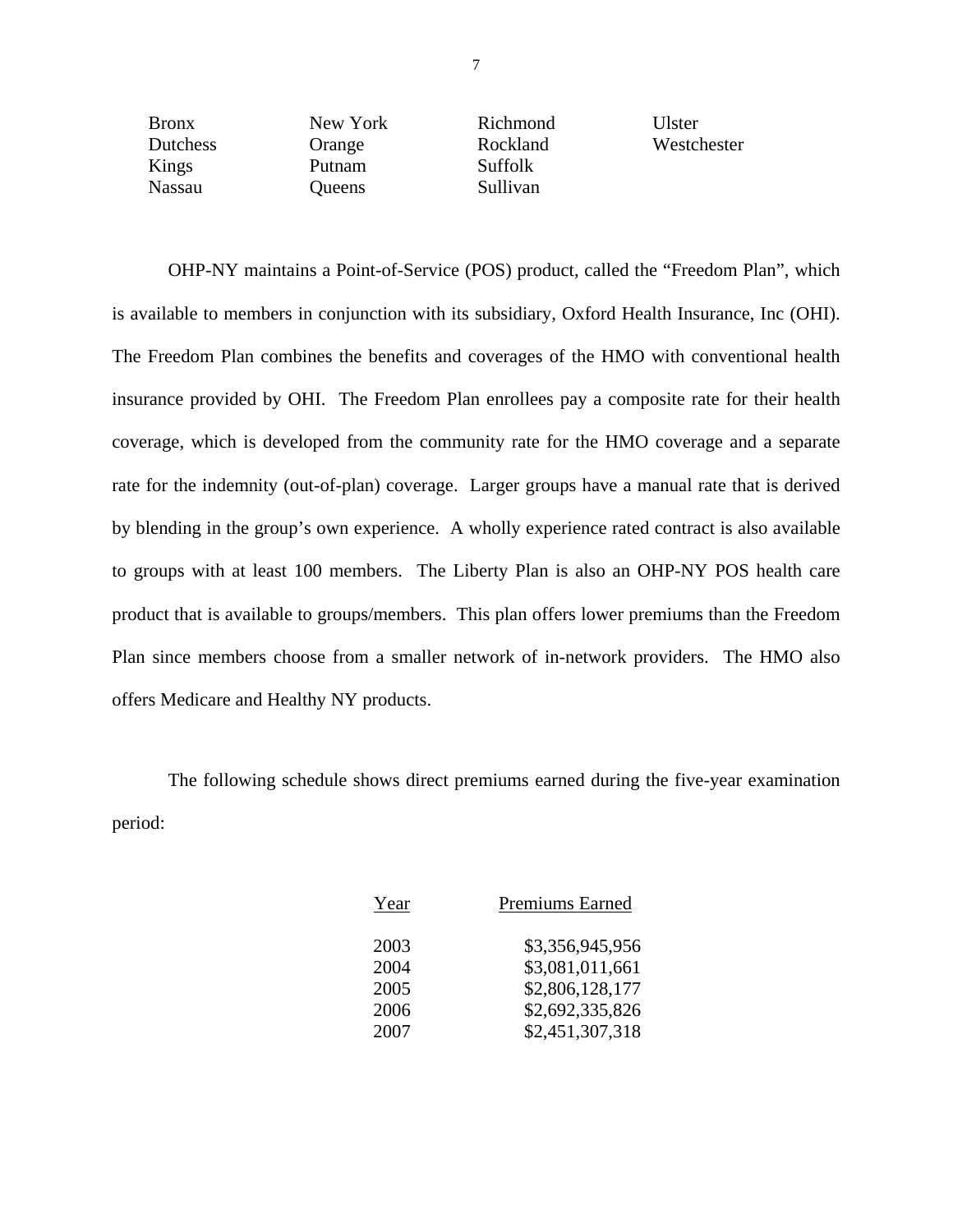|      |        | <b>HMO</b>  | Point of Service |         | Government |        | Total   |
|------|--------|-------------|------------------|---------|------------|--------|---------|
|      | Group  | <u>Ind.</u> | Large            | Small   | Ind.       | Group  |         |
|      |        |             | Group            | Group   |            |        |         |
| 2003 | 84,176 | 21,005      | 427,143          | 280,648 | 15,168     | 72,033 | 900,173 |
| 2004 | 33,617 | 18,173      | 352,952          | 236,375 | 12,690     | 75,772 | 729,579 |
| 2005 | 28,051 | 15,487      | 257,063          | 209,420 | 10,609     | 81,034 | 601,664 |
| 2006 | 25,988 | 13,702      | 211,892          | 163,977 | 9,192      | 83,293 | 508,044 |
| 2007 | 22,664 | 10,867      | 163,885          | 108,404 | 7,761      | 84,969 | 398,550 |

The following chart shows the HMO's members by line of business during the examination period.

Membership for the HMO decreased approximately 56% from 2003 to 2007 as Oxford's HMO membership began opting for the various products offered by its affiliate. Contemporaneously, OHI's membership grew, although at a lesser rate during this period.

## C. Holding Company System

OHP-NY is a health maintenance organization (HMO) incorporated on April 19, 1985 under New York State Law as a for-profit corporation. The HMO is a wholly-owned subsidiary of Oxford Health Plans, LLC, a Delaware corporation. Oxford was acquired by UnitedHealth Group, Inc. (UHG) on July 29, 2004 and is a subsidiary of UHG.

As a member of a holding company system, OHP-NY is required to file registration statements pursuant to the requirements of Part 98-1.16(e) of the Administrative Rules and Regulations of the Health Department (10 NYCRR 98-1.16) and Department Regulation 52 (11 NYCRR 80). All pertinent filings made regarding the aforementioned statutes during the examination period were reviewed and no problem areas were encountered.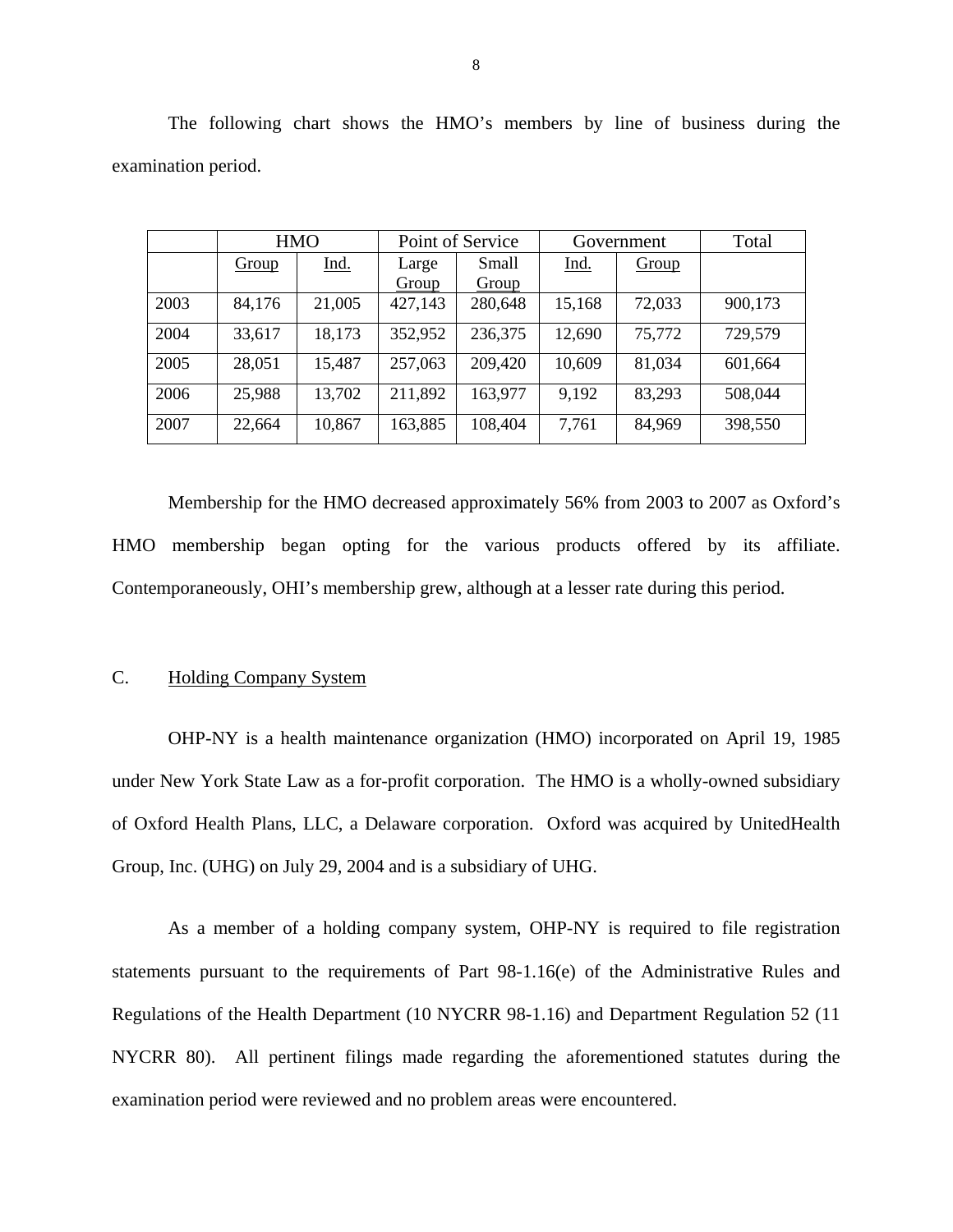The following is the organizational chart of the HMO's holding company system as of December 31, 2007:

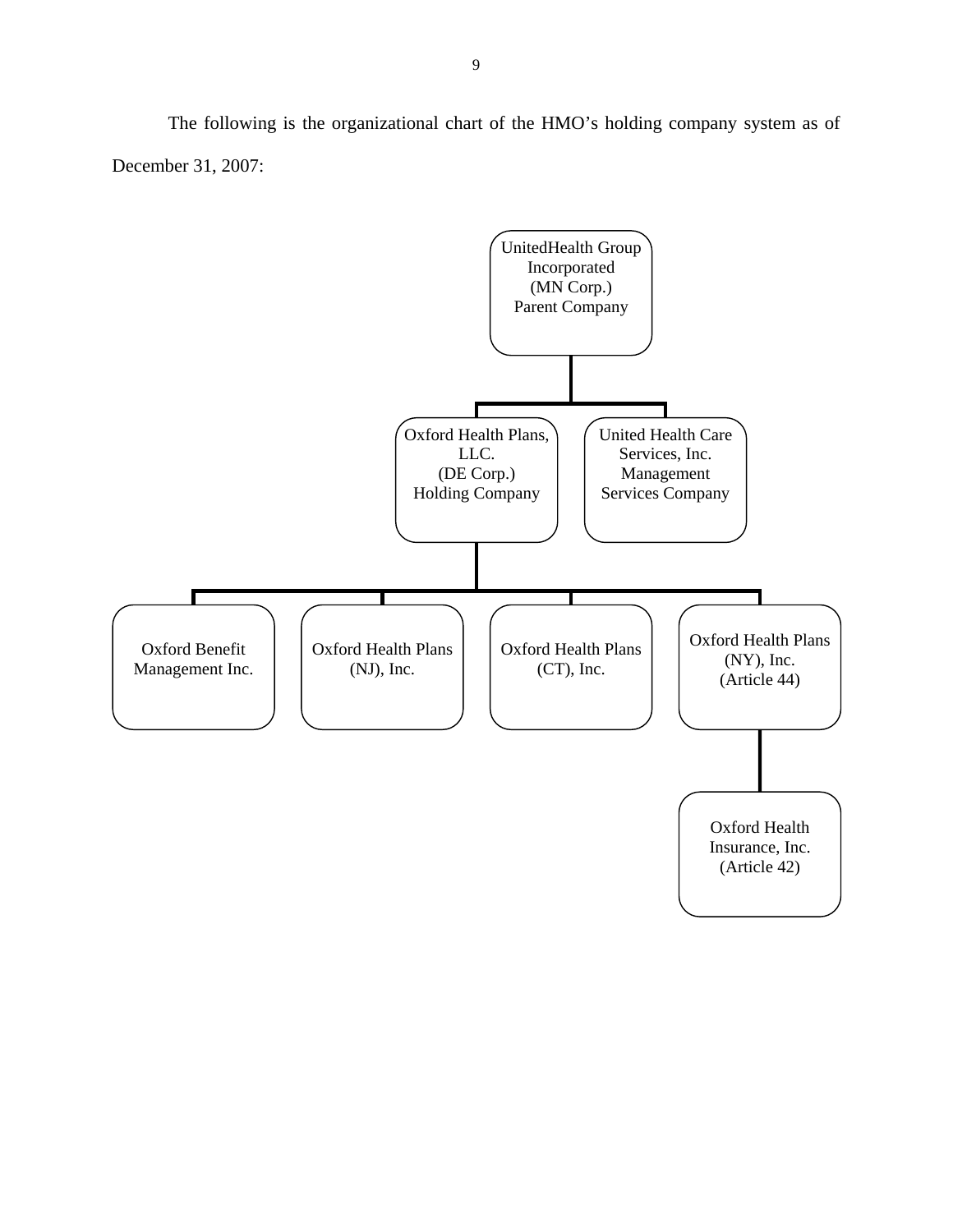<span id="page-11-0"></span>The following is a summary of OHP-NY's relationship with several of the affiliates shown above:

• UnitedHealth Group Incorporated (UHG) is a Minnesota corporation and the ultimate parent of Oxford Health Insurance, Inc., Oxford Health Plans (NY), Inc., Oxford Health Plans, LLC., United Health Care Services, Inc., and over one hundred and fifty (150) other affiliated companies.

- United HealthCare Services, Inc. (UHS) is a management services company within UHG which provides administrative, financial, management, accounting, underwriting, marketing, legal, medical provider, member services, medical management, agency development, employee management and benefit, information systems, and other general and administrative services to affiliated companies within UHG's holding company system. Most of the directors and officers of Oxford and various UHG companies are considered employees of UHS rather than the individual insurers under UHG's holding company system.
- Oxford Health Plans LLC. is a Delaware corporation and the parent corporation of Oxford Health Plans (NY), Inc. and various other Oxford companies, including OHI.
- Oxford Health Insurance, Inc. is a for-profit accident and health insurer licensed in New York and is a subsidiary of OHP-NY. The Company provides the out-of-network benefit for the HMO's point of service product.

## D. Investment Management Agreement

On March 4, 2002 the HMO entered into an investment management agreement with

BancOne Investment Advisors Corp., a subsidiary of Bank One, NA.

On November 13, 2004, Bank One, N.A. merged into JPMorgan Chase and BancOne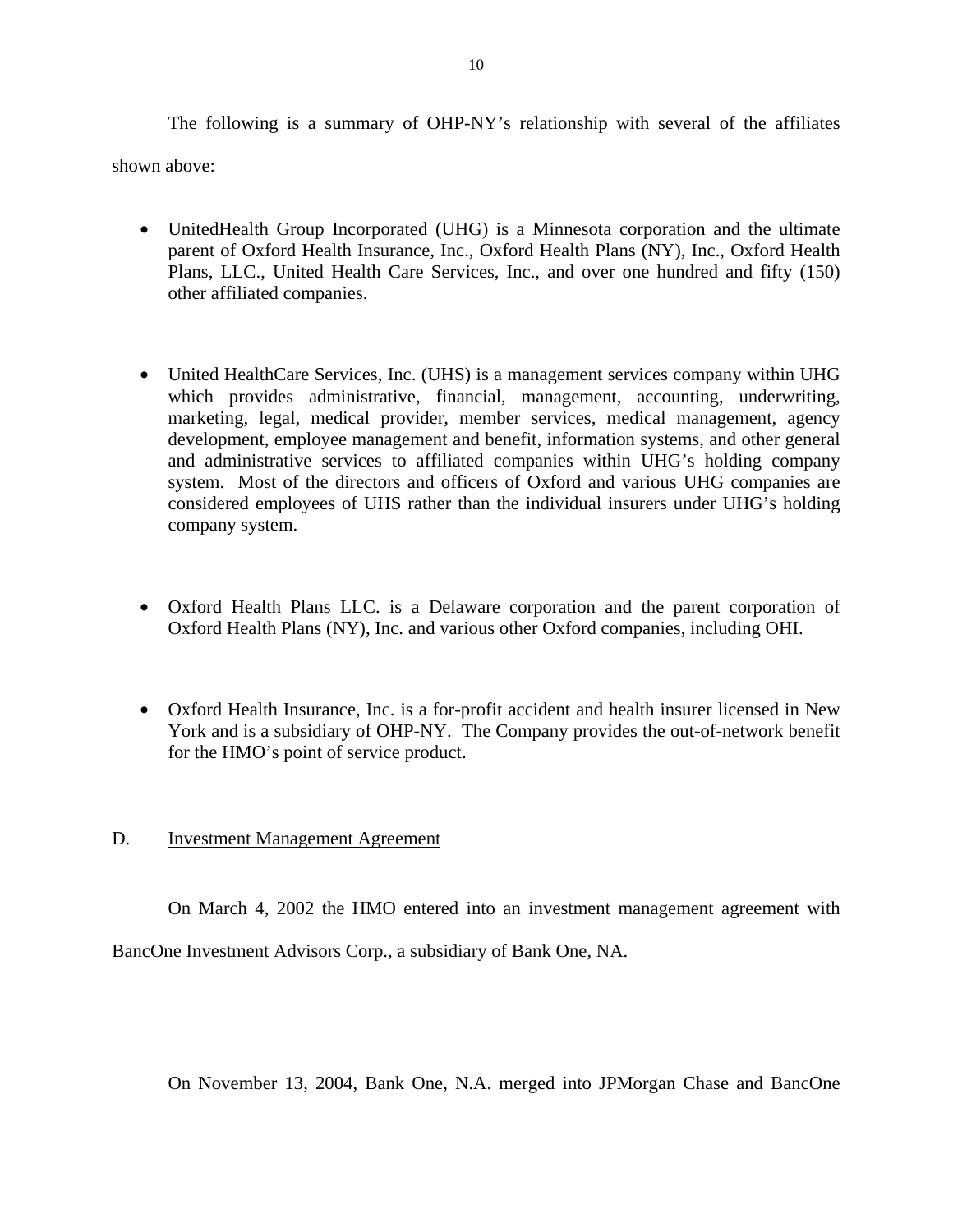<span id="page-12-0"></span>Investment Advisors Corp. subsequently changed its name to JPMorgan Investment Advisors. According to the provisions of the contract between BancOne Investment Advisors Corp. and the HMO, the investment management contract became null and void as of the effective date of the merger between Bank One NA and JPMorgan Chase.

Section 16 of the HMO's investment agreement with BancOne, dated March 4, 2002, stipulates that:

> "Unless the Company expressly consents thereto in writing, any assignment by the manager of this agreement shall automatically terminate this agreement, if the manager hereunder is converted into, merges or consolidates with or sells or transfers substantially all of its assets or business to another entity, the resulting entity or the entity to which such sale or transfer has been made shall notify the Company of such sale or transfer and shall become the manager hereunder only if the Company specifically so consents in writing."

The HMO did not to obtain a signed acknowledgement of its intention to maintain the agreement after Bank One NA merged with JPMorgan Chase.

Subsequent to the examination date, the HMO submitted the required acknowledgment of assignment to JPMorgan Investment Advisors.

### E. Website - Healthy New York

It was noted that the HMO's website did not have a link to the New York State Healthy New York website or detailed information about the Healthy New York program. As the HMO offers the New York State Healthy New York coverage option, the website should have either a link to the Healthy New York site or information on the Healthy New York program.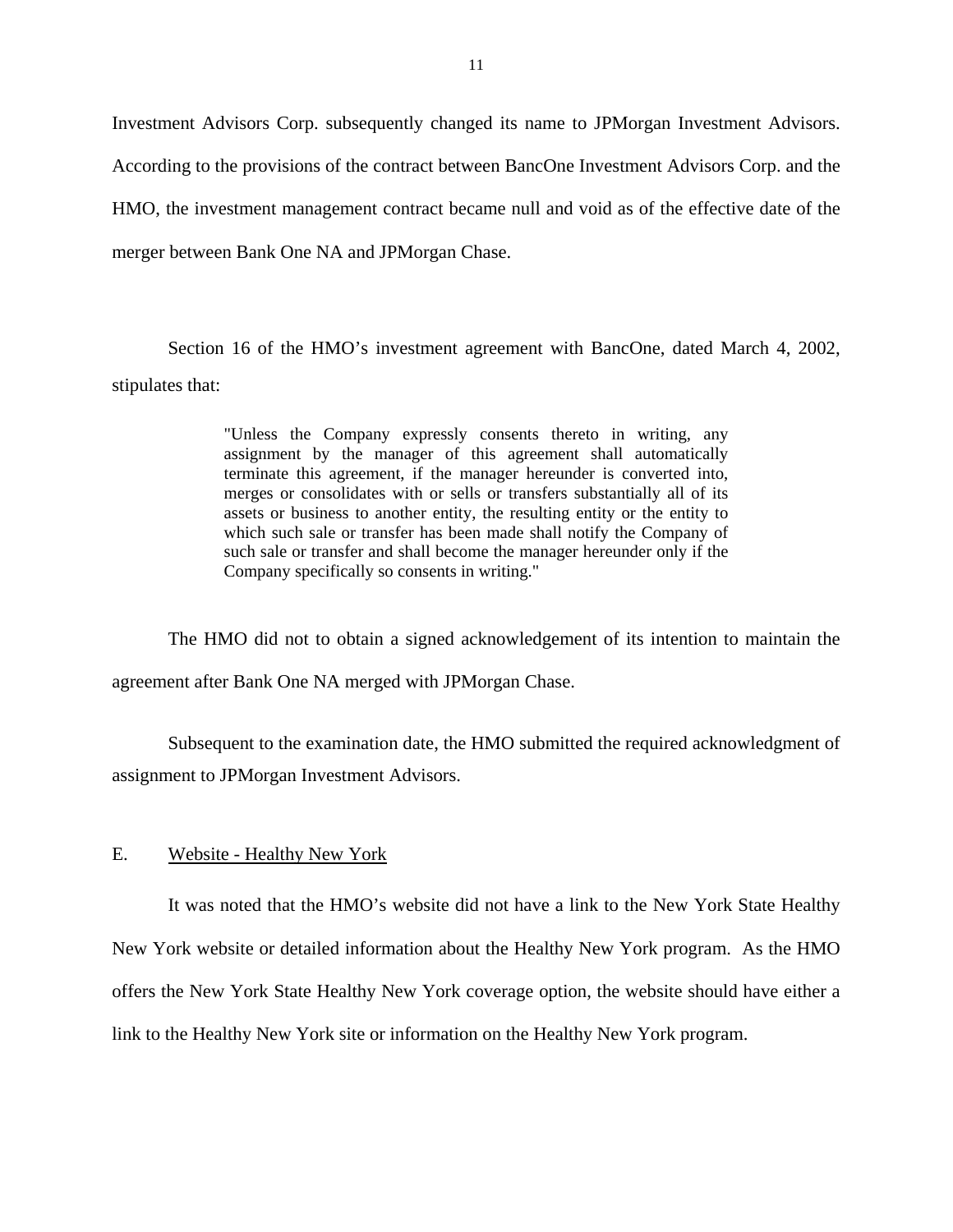<span id="page-13-0"></span>It is recommended that the HMO establish a link to the Healthy New York website or provide information about the Healthy New York program on its website.

## F. Provider/Third Party Agreements

The HMO maintains third party administration (TPA) agreements with several organizations as follows:

• Triad Healthcare Inc. (Triad) provides a network of chiropractors, physical therapists, utilization management and claims administration for chiropractic services. Under this arrangement OHP-NY pays Triad on a capitated basis for each member enrolled for medical services, plus an administrative fee for the network, utilization management and claims services. In turn, network chiropractic providers are paid on a fee-for-service basis.

Triad Healthcare Inc. was replaced as OHP-NY's TPA for chiropractic and physical therapy services by OptumHealth Care Solutions, a UnitedHealth Group affiliated company, as of February 28, 2008.

- OrthoNet provides a network of physical therapists in exchange for an administrative fee. In turn, network physical therapists are paid on a fee-for-service basis.
- Medco Health Solutions, Inc. administers OHP-NY's pharmaceutical benefits program on a fee-for-service basis.
- New York Medical Imaging, Inc. (NYMI/CareCore) administers OHP-NY's radiology benefits on a capitated basis.

A review of the above TPA agreements found that neither the OrthoNet nor the

NYMI/CareCore agreements include specific standards for the TPA's with regard to record

retention.

New York Insurance Department Regulation 152 (11 NYCRR 243.2(b)(4) and (8)) states:

"(b) Except as otherwise required by law or regulation, an insurer shall maintain: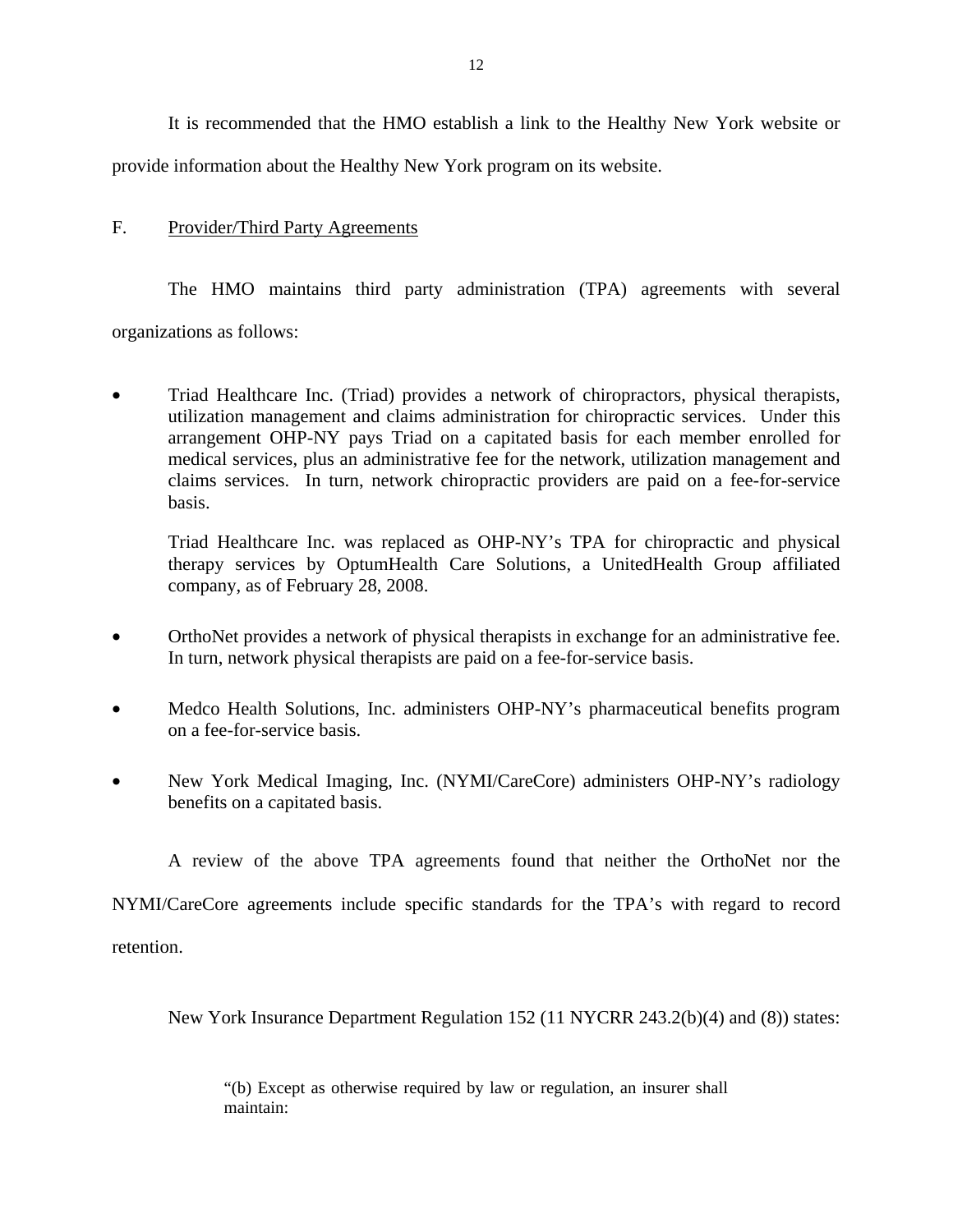<span id="page-14-0"></span>(4) A claim file for six calendar years after all elements of the claim are resolved and the file is closed or until after the filing of the report on examination in which the claim file was subject to review, whichever is longer…

(8) Any other record for six calendar years from its creation or until after the filing of a report on examination or the conclusion of an investigation in which the record was subject to review."

It is recommended that the HMO ensure that all of its third party administration agreements include appropriate specific standards for record retention in compliance with New York Insurance Department Regulation 152 (11 NYCRR 243.2(b)(4) and (8)).

A similar recommendation was made in the previous report on examination.

## G. Accounts and Records

A review of OHP-NY's premiums due and uncollected account as of December 31, 2007 revealed that the HMO used a deferred premium account as an offset to gross premiums due and unpaid. OHP-NY's general ledger shows premiums due and uncollected of \$104,303,686 while the annual statement shows a value of \$24,027,080. The difference of \$80,276,606 is a combination of deferred premiums and an accounting adjustment.

which is subtracted from the premiums due and uncollected premiums on the annual statement.<br>The HMO reported the net positive balance of the offsetting of the two accounts as premium due It should be noted that deferred premium accounted for \$79,059,436 of the \$80,276,606 difference reported. Deferred premiums are booked as a credit to the deferred premium account and uncollected on its December 31, 2007 annual statement.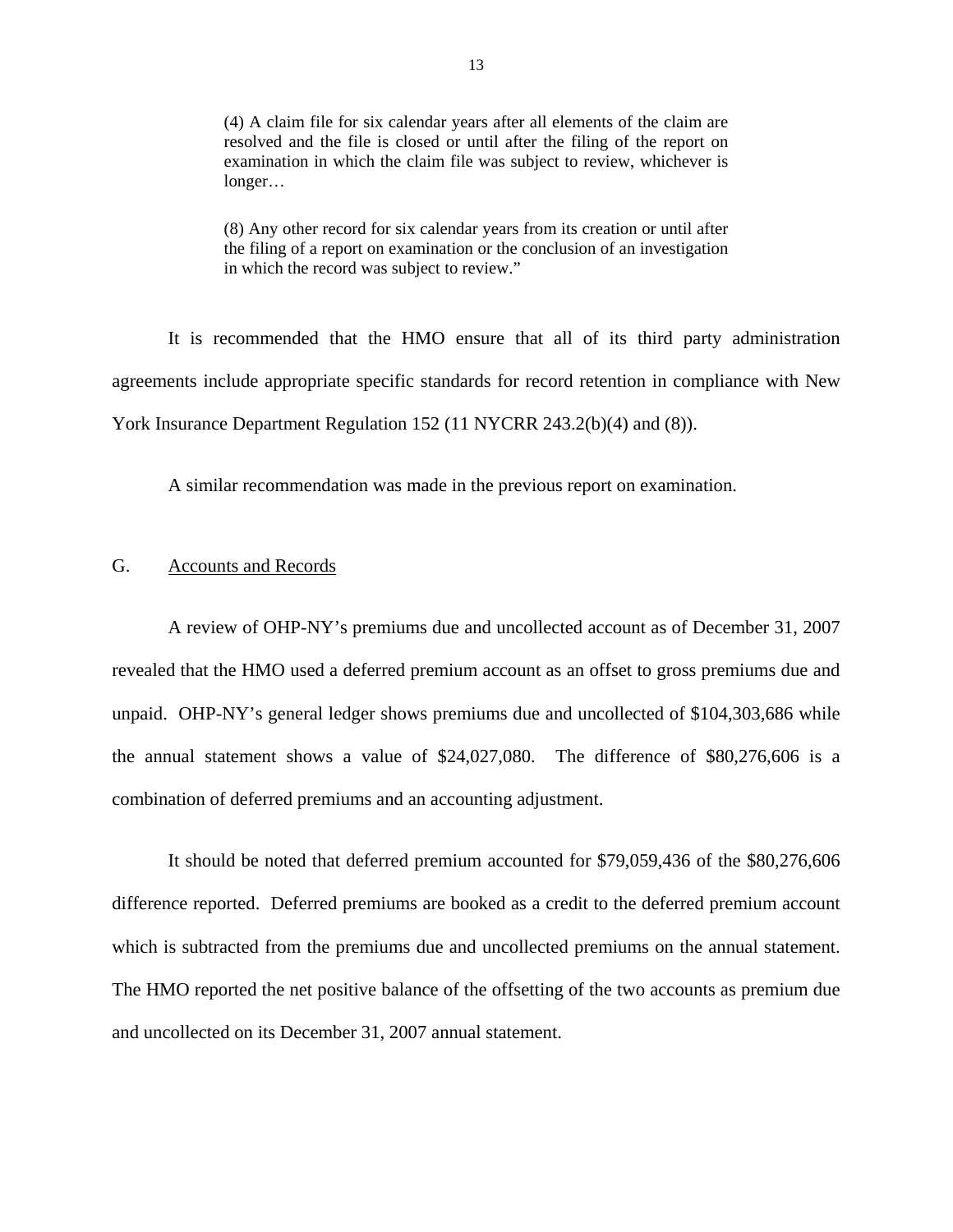Paragraph 5 and 6 of SSAP No. 1 requires that the reporting entity make the following disclosures on its financial statements regarding its accounting policies:

> 5. Disclosure shall be made of all accounting policies that affect the assets, liabilities, capital and surplus or results of operations of the reporting entity. The disclosure shall encompass important judgments as to the appropriateness of principles relating to recognition of revenue particularly when selecting between acceptable alternatives, or methods particular to the business. 6. Disclosure of accounting policies shall be made in a separate Summary of Significant Accounting Policies as the initial note in the notes to the financial statements. If the reporting entity has changed the accounting policies since the end of its preceding year, the changes shall be disclosed in the quarterly financial statements.

The disclosure of the HMO's accounting policy relative to the netting of deferred premiums from premiums in course of collection was not made in the notes to the financial statement of the HMO's filed financial statement as of December 31, 2007.

It is recommended that Oxford Health Plans (NY), Inc. disclose the asset and liability accounts related to premiums due and uncollected and any offsetting liability in the Notes to the Financial Statement section of its annual statement filing (under Statement of Significant Accounting Policies) in accordance with the NAIC's Statement of Statutory Accounting Principles (SSAP) No. 1.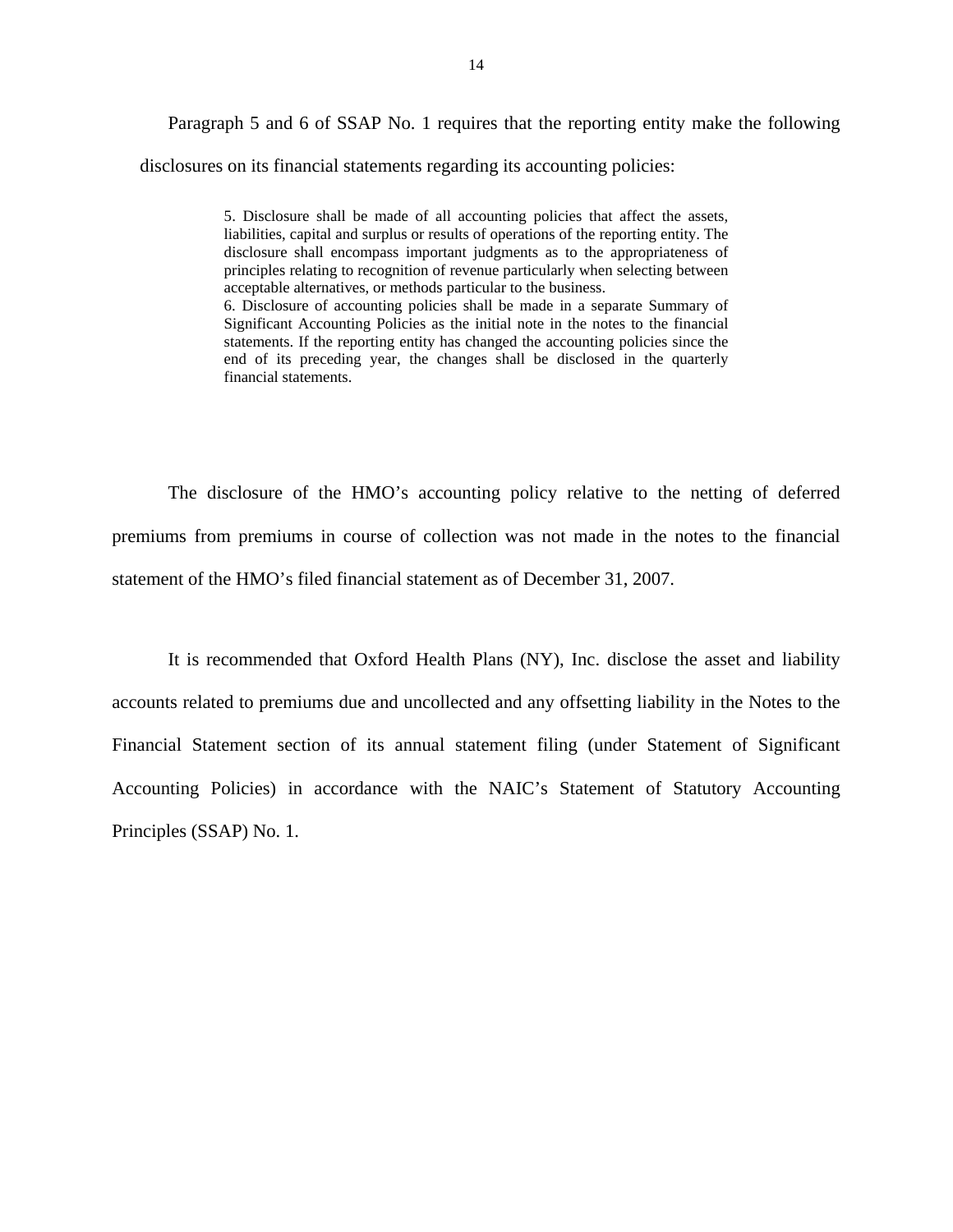## **4. FINANCIAL STATEMENTS**

## A. Balance Sheet

The following shows the assets, liabilities and surplus as determined by this examination as of December 31, 2007. This statement is the same as the balance sheet filed by the HMO.

| Assets                               | <b>EXAMINATION</b> |               | <b>HMO</b>        |  |
|--------------------------------------|--------------------|---------------|-------------------|--|
| <b>Bonds</b>                         | \$                 | 796,898,606   | \$<br>796,898,606 |  |
| Common stock                         |                    | 725,949,209   | 725,949,209       |  |
| Cash and short-term investments      |                    | 220,953,847   | 220,953,847       |  |
| Investment income due and accrued    |                    | 9,386,560     | 9,386,560         |  |
| Uncollected premiums and agents'     |                    |               |                   |  |
| balances in the course of collection |                    | 24,027,080    | 24,027,080        |  |
| Net deferred tax asset               |                    | 8,420,914     | 8,420,914         |  |
| Receivable from parent, subsidiaries |                    |               |                   |  |
| And affiliates                       |                    | 17,474,302    | 17,474,302        |  |
| Health care receivable               |                    | 25,866,823    | 25,866,823        |  |
| Total assets                         |                    | 1,828,977,341 | 1,828,977,341     |  |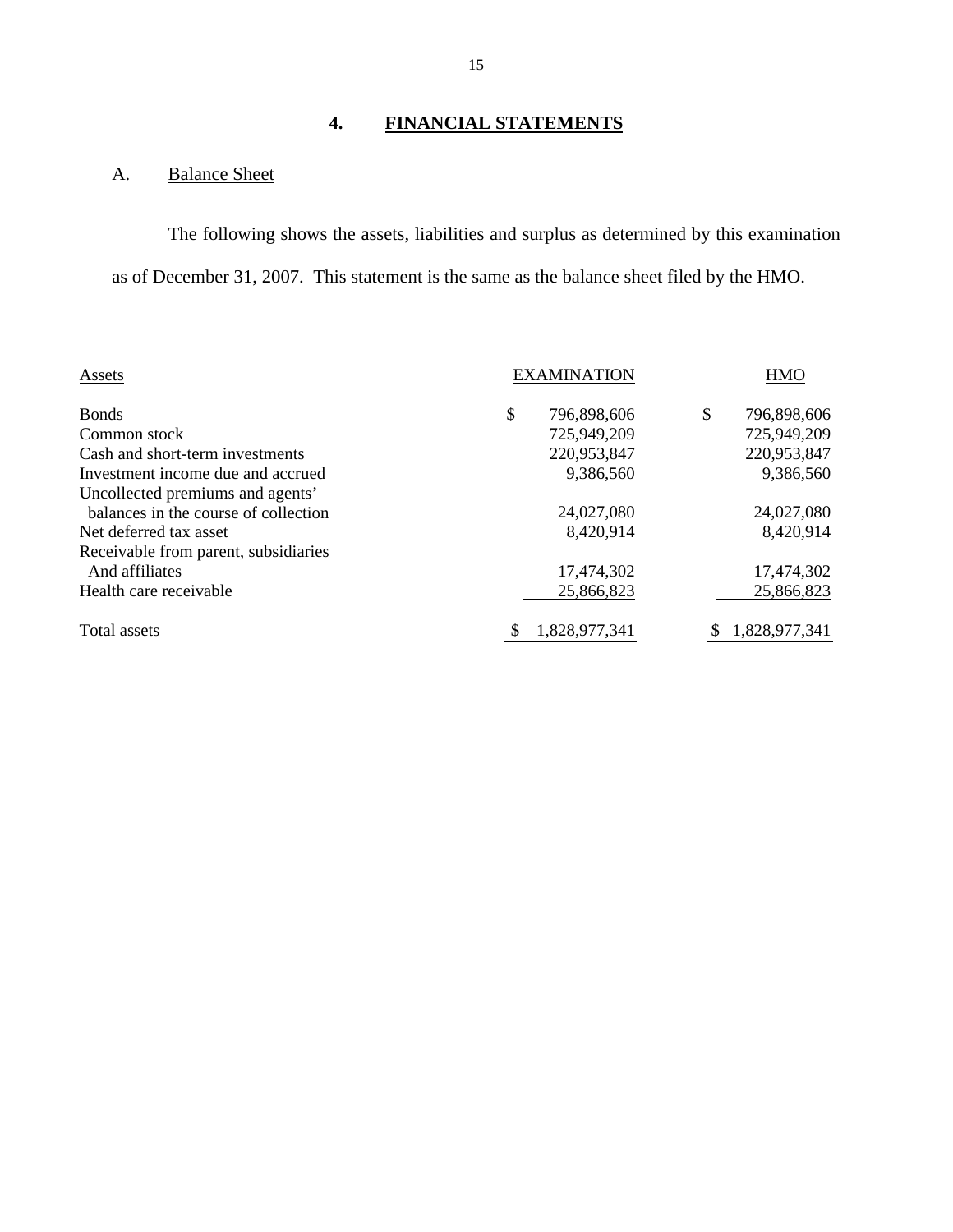| Liabilities                               | Examination         | <b>HMO</b>        |
|-------------------------------------------|---------------------|-------------------|
| Claims unpaid                             | \$<br>266,029,697   | \$<br>266,029,697 |
| Accrued medical incentive pools and       |                     |                   |
| bonus amounts                             | 13,490,455          | 13,490,455        |
| Unpaid claims adjustment expenses         | 5,111,154           | 5,111,154         |
| Aggregate health policy reserves          | 7,632,376           | 7,632,376         |
| Aggregate health claim reserves           | 2,464,057           | 2,464,057         |
| Premiums received in advance              | 39,612,908          | 39,612,908        |
| General expenses due or accrued           | 6,826,514           | 6,826,514         |
| Current federal and foreign income tax    |                     |                   |
| payable and interest thereon              | 6,343,566           | 6,343,566         |
| Remittance and items not allocated        | 572                 | 572               |
| Amounts due to parent, subsidiaries and   |                     |                   |
| affiliates                                | 53,589,629          | 53,589,629        |
| Liability for amounts held under          |                     |                   |
| uninsured accident and health plans       | 6,950,939           | 6,950,939         |
| Aggregate write-ins for other liabilities | 1,231,917           | 1,231,917         |
| <b>Total liabilities</b>                  | \$<br>409,283,784   | \$<br>409,283,784 |
| Capital and surplus                       |                     |                   |
| Common capital stock                      | 50                  | 50                |
| Gross paid in and contributed surplus     | 55,860,310          | 55,860,310        |
| <b>NYS Contingent Reserve</b>             | 183,848,049         | 183,848,049       |
| Aggregate write-ins for other surplus     |                     |                   |
| funds                                     | 655,234,023         | 655,234,023       |
| Unassigned funds                          | 524,751,125         | 524,751,125       |
| Total capital and surplus                 | 1,419,693,557       | 1,419,693,557     |
| Total liabilities, capital and surplus    | 1,828,977,341<br>\$ | 1,828,977,341     |

Note: The Internal Revenue Service has not conducted any audits of the income tax returns filed on behalf of the HMO through tax year 2007. The examiner is unaware of any potential exposure of the HMO to any tax assessments and no liability has been established herein relative to such contingency.

Oxford Health Plans (NY), Inc. files it tax returns on a consolidated basis with other affiliated companies within the United Health Group, Inc. holding company.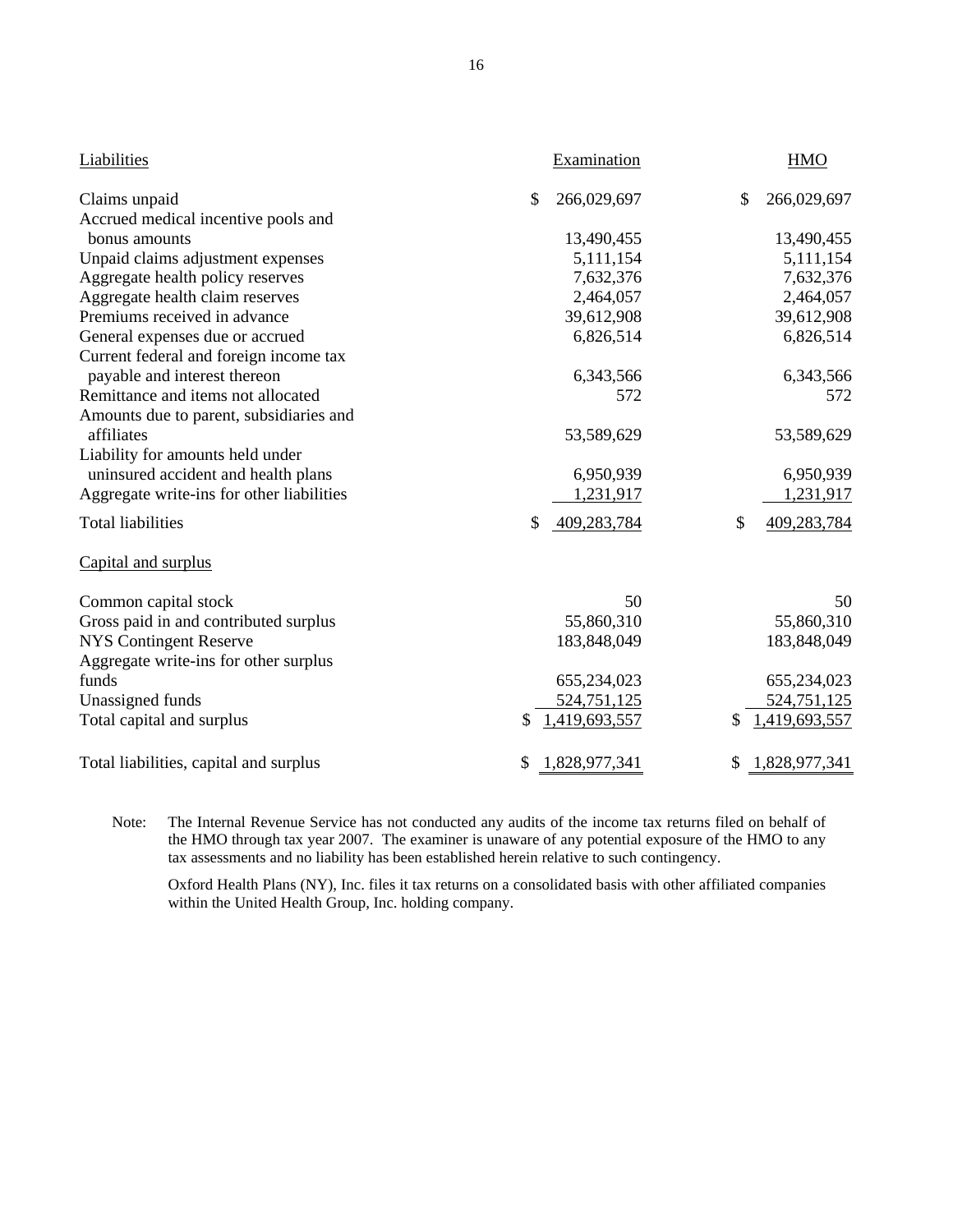## B. Underwriting and Investment Exhibit

Capital and surplus increased \$963,654,917 during the five-year examination period,

(January 1, 2003 through December 31, 2007) detailed as follows:

## Revenue

| Net premium income                                                   | \$14,392,090,135 |                     |
|----------------------------------------------------------------------|------------------|---------------------|
| Change in unearned premium reserves and reserves for<br>rate credits |                  |                     |
|                                                                      | 9,241,270        |                     |
| Aggregate write-ins for other health care related                    |                  |                     |
| revenues<br>Total revenue                                            | 284,364          |                     |
|                                                                      |                  | \$14,401,615,769    |
| <b>Expenses</b>                                                      |                  |                     |
| Hospital/medical benefits                                            | 8,972,419,705    |                     |
| Other professional services                                          | 10,937,480       |                     |
| Outside referrals                                                    | 8,623,912        |                     |
| Emergency room and out-of-area                                       | 816,514,690      |                     |
| Prescription drugs                                                   | 1,772,406,667    |                     |
| Aggregate write-ins for other medical and hospital                   | 9,148,072        |                     |
| Incentive pools, withhold adjustments and bonus                      |                  |                     |
| amounts                                                              | 1,330,984        |                     |
| Net reinsurance recoveries                                           | (181, 343, 319)  |                     |
| Total medical and hospital                                           | 11,410,038,191   |                     |
| Claims adjustment expenses                                           | 280,694,277      |                     |
| General administrative expenses                                      | 1,052,139,285    |                     |
| Total underwriting expenses                                          |                  | 12,742,871,753      |
| Net underwriting gain                                                |                  | \$<br>1,658,744,016 |
| Net investment income earned                                         |                  | 175,764,278         |
| Net realized capital gains                                           |                  | 18,878,546          |
| Net gain from agents or premium balances charged off                 |                  | 4,653,050           |
| Net income before federal income taxes                               |                  | 1,858,039,890       |
| Federal and foreign income taxes incurred                            |                  | 651,716,080         |
|                                                                      |                  |                     |
| Net income                                                           |                  | \$<br>1,206,323,810 |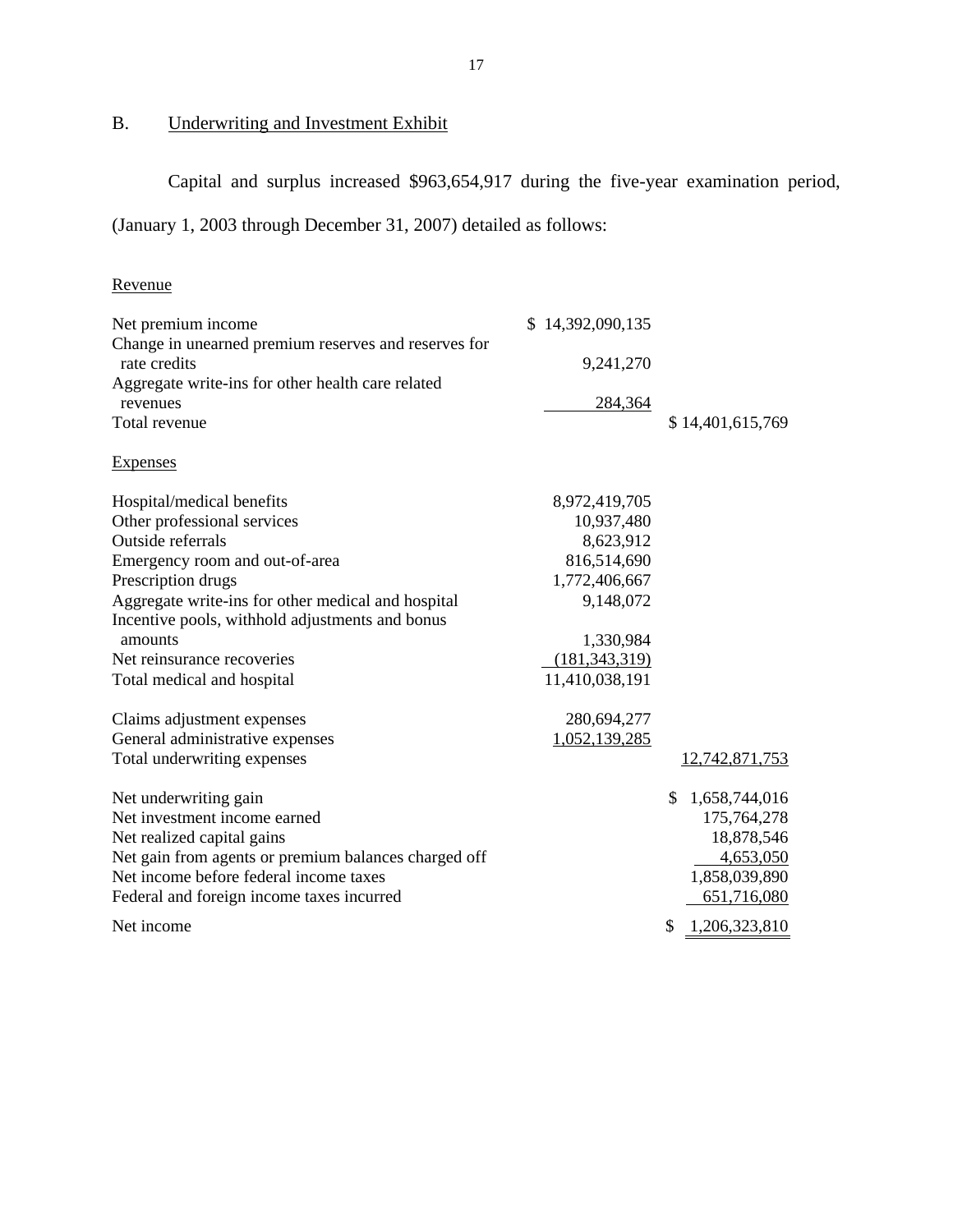#### <span id="page-19-0"></span>Change in Surplus

| Capital and Surplus per report on examination as of<br>December 31, 2002 | Gains in Surplus     | Losses in Surplus | \$<br>456,038,640 |
|--------------------------------------------------------------------------|----------------------|-------------------|-------------------|
|                                                                          |                      |                   |                   |
| Net income                                                               | $$1,206,323,810$ \\$ |                   |                   |
| Change in net unrealized capital gains                                   | 269,525,902          |                   |                   |
| Change in net deferred income tax                                        | 810,941              |                   |                   |
| Change in non-admitted assets                                            |                      | (5,504,118)       |                   |
| Transferred to surplus (capital changes)                                 | 75,000,000           |                   |                   |
| Dividends to stockholders                                                |                      | (914,000,000)     |                   |
| Aggregate write-ins for gains or losses in surplus                       | 331,498,382          |                   |                   |
|                                                                          | \$1,883,159,035      | \$(919, 504, 118) |                   |
| Net increase in surplus                                                  |                      |                   | 963,654,917       |
| Surplus per report on examination as of                                  |                      |                   |                   |
| December 31, 2007                                                        |                      |                   | \$1,419,693,557   |
|                                                                          |                      |                   |                   |

### **5. CLAIMS UNPAID**

The examination liability of \$266,029,697 for the above captioned account is the same as the amount reported by OHP-NY in its 2007 filed annual statement.

The examination analysis of the claims unpaid reserve was conducted in accordance with generally accepted actuarial principles and practices and was based on statistical information contained in the HMO's internal records and its filed annual statements as verified during the examination. The examination reserve was based upon actual payments made through a point in time, plus an estimate for claims remaining unpaid at that date. Such estimate was calculated based on actuarial principles, which utilized the HMO's past experience in projecting the ultimate cost of claims incurred on or prior to December 31, 2007.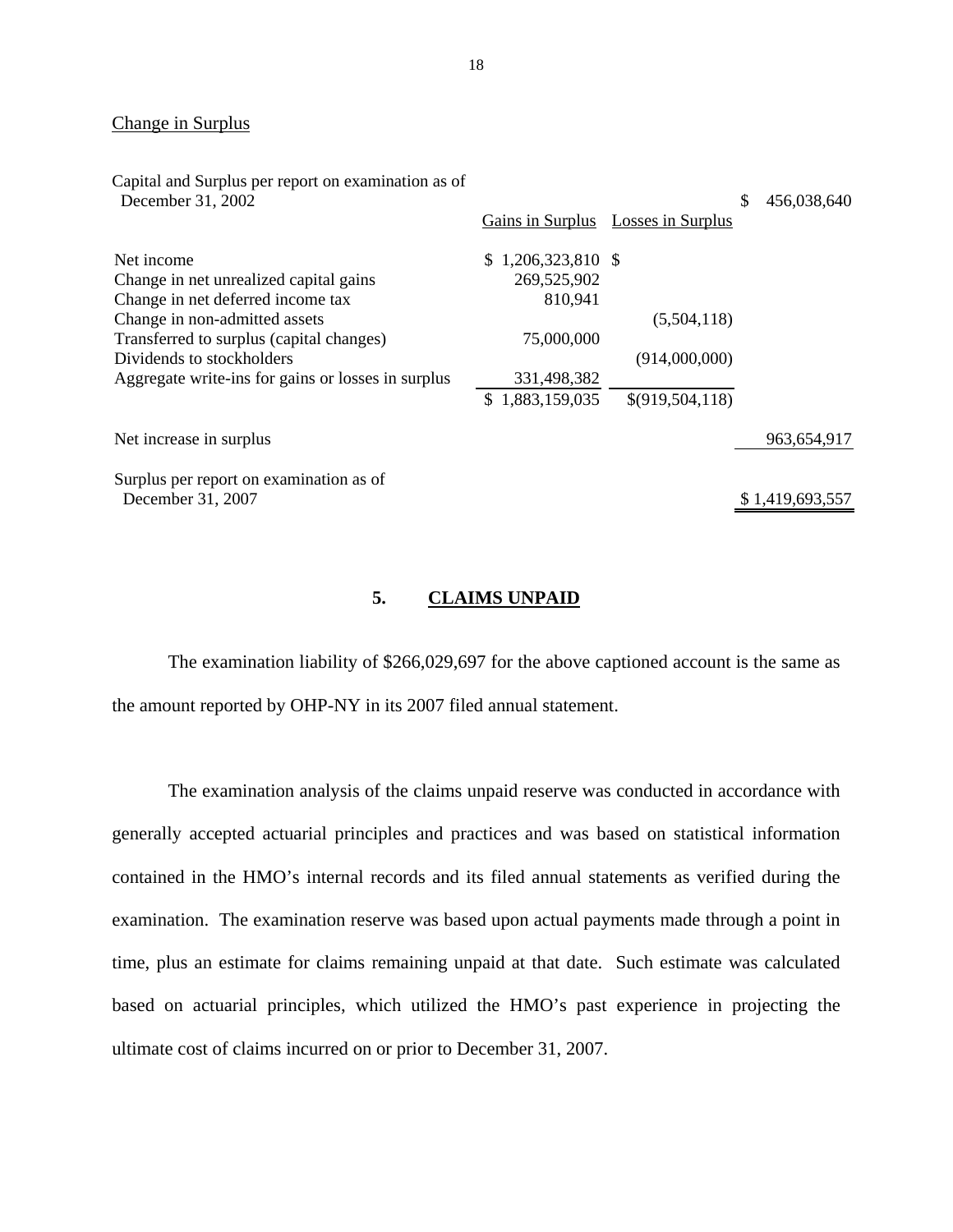#### **6. RATE FILINGS**

<span id="page-20-0"></span>A review was conducted relative to OHP-NY's rate filings and accompanying actuarial certifications for its small group and direct pay point-of-service products for 2007 and 2008. The actuarial certifications which accompany rate filings made with the Insurance Department attest that the filings comply with the requirements of Section 4308(g) of the New York Insurance Law.

Section  $4308(g)(1)(A)$  of the New York Insurance Law states the following in part:

"the anticipated incurred loss ratio for a contract form shall not be less than eighty-five percent for individual direct payment contracts…"

Section 4308(j) of the New York Insurance Law further states the following:

"The eighty-five percent minimum loss ratio for individual direct payment contracts described in subsections (g) and (h) of this section shall be reduced to eighty-two and one-half percent as of January first, nineteen hundred ninety-seven and shall be further reduced to eighty percent as of January first, nineteen hundred ninety-eight and thereafter."

The HMO built into its Direct Pay POS rate tables an anticipated loss ratio of 75.9% and 78% for 2007 and 2008 respectively. The actuarial certification filed with the Department indicates that all the requirements of Section 4308(g) of the New York Insurance Law were satisfied, however, the expected loss ratios for both the 2007 and 2008 Standard Direct Pay POS filings were in violation of Section 4308(g) of the New York Insurance Law as they were both less than the 80% statutory requirement.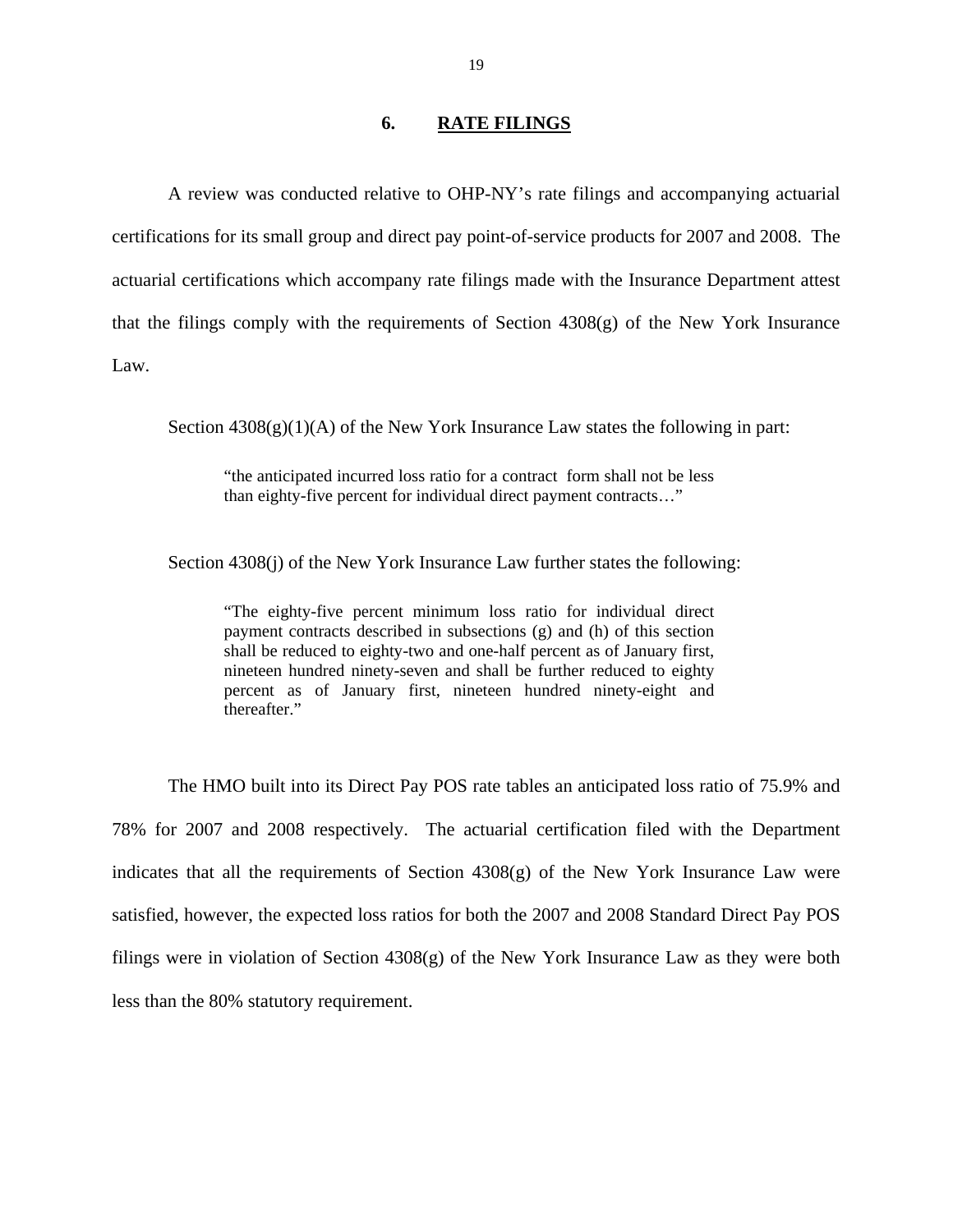It is recommended that OHP-NY satisfy the minimum loss ratio requirements as set forth in Section 4308(g) of the New York Insurance Law when developing its rates for its Standard Direct Payment point of service products. Further, if the loss ratio for a contract form fails to comply with the statutory minimum loss ratio requirement noted above, the Plan shall issue a dividend or credit against future premiums as required by Section 4308(h)(2) of the New York Insurance Law.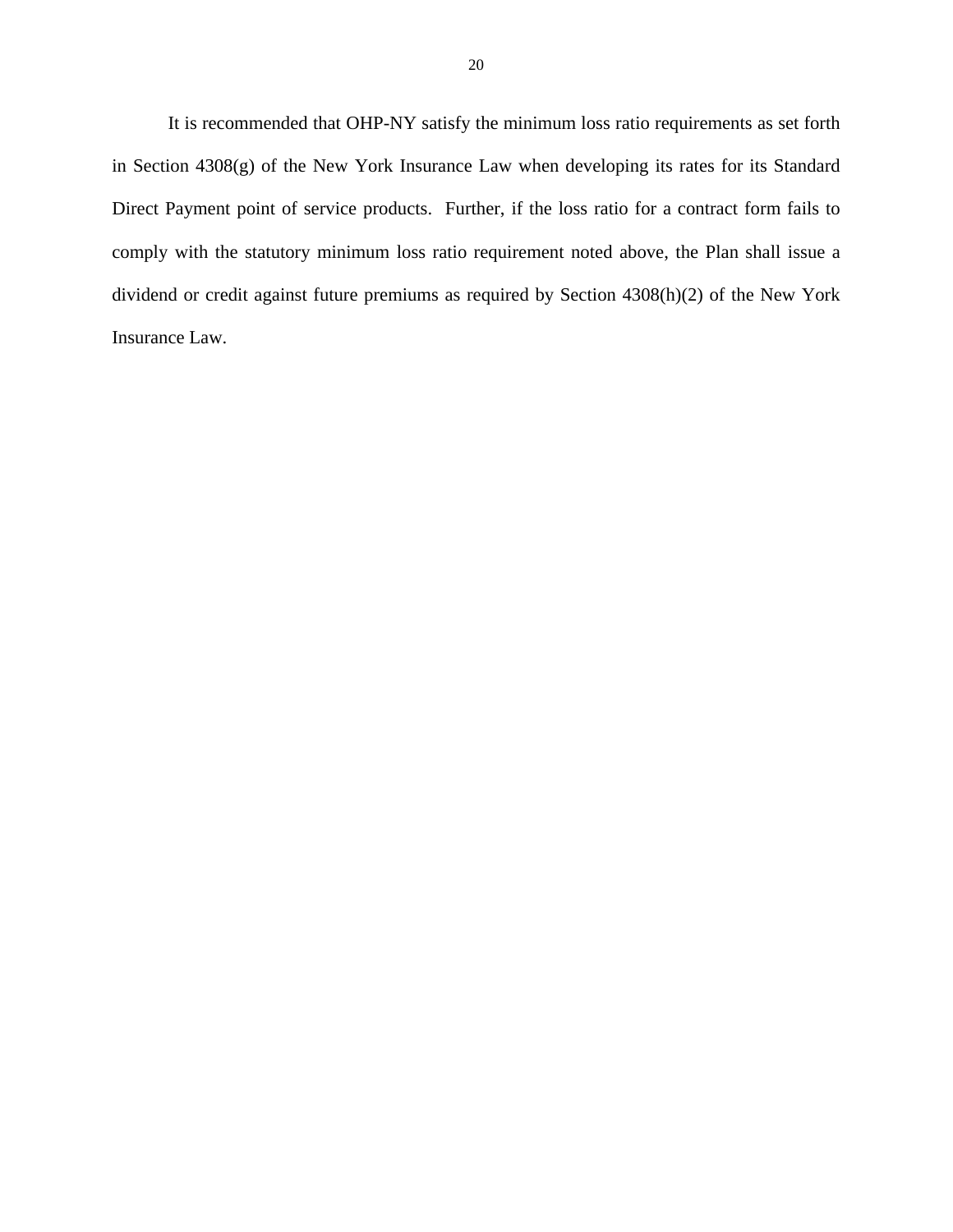## **7. COMPLIANCE WITH PRIOR REPORT ON EXAMINATION**

<span id="page-22-0"></span>The prior report on examination as of December 31, 2002 contained fourteen (14) comments and recommendations as follows:

## **ITEM NO. PAGE NO.**

## Management

1. It is recommended that OHP-NY immediately withdraw 5 its blanket approval for future dividends and ensure that all dividend requests are submitted to the board of directors for approval on a case by case basis.

The HMO has complied with this recommendation.

2. It is recommended that minutes be kept of all official 5 meetings of the board of directors or the committees thereof.

The HMO has complied with this recommendation.

## Reinsurance

3. It is recommended that OHP-NY discontinue reporting 7 its conversion program with Celtic Insurance Company as reinsurance in Schedule S.

The HMO has complied with this recommendation.

**Investment Activities** 

4. It is recommended that OHP-NY comply with New 10 York Insurance Law  $$1404(a)(10)(B)(i)$  and ensure that it does not invest more that 10% of its admitted assets in the securities of any one institution.

The HMO has complied with this recommendation.

5. It is recommended that OHP-NY's investment 11 guidelines be rewritten to clearly specify the types of investments that are permitted.

The HMO has complied with this recommendation.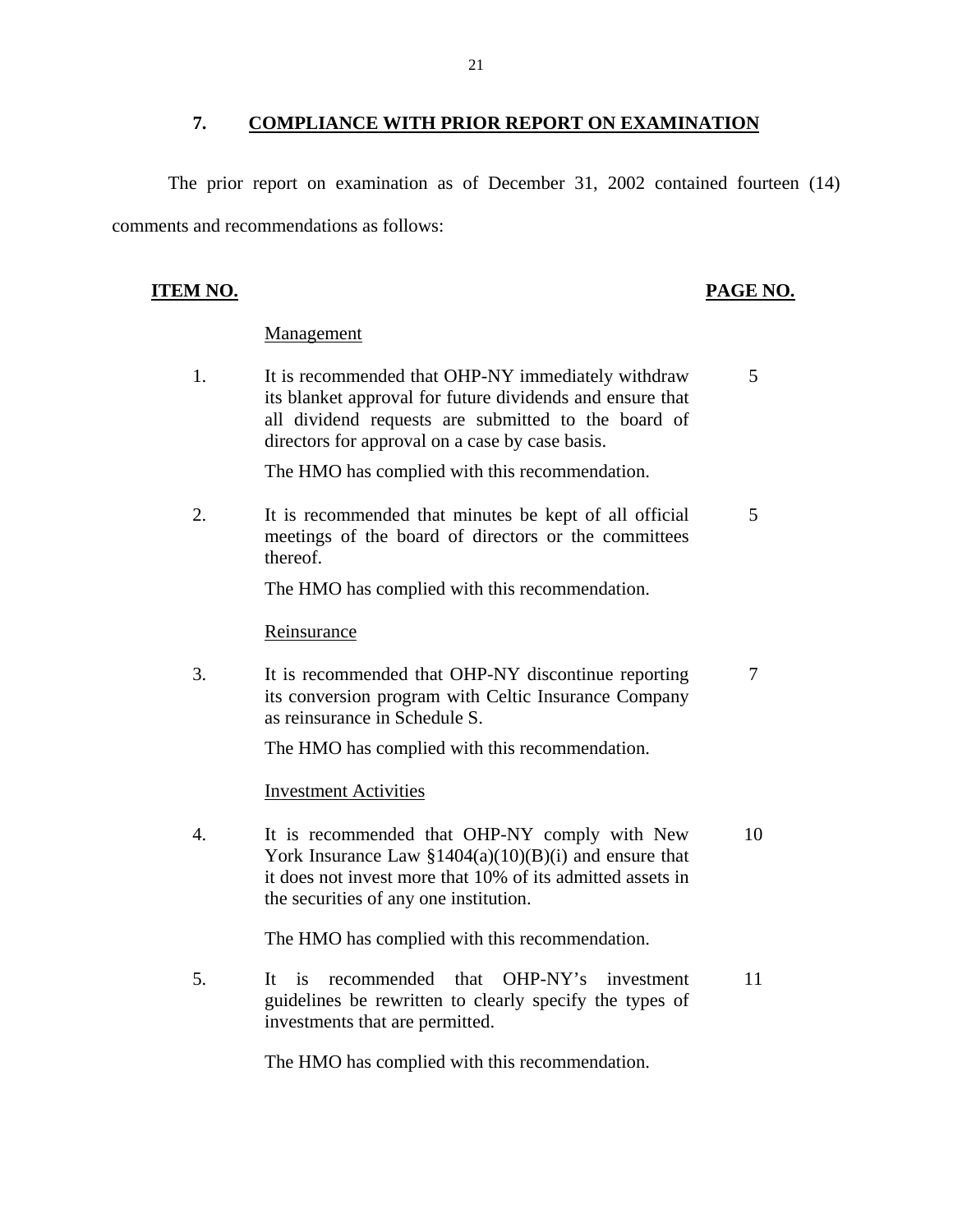## **ITEM NO. PAGE NO.**

## **Investment Activities**

6. It is recommended that OHP-NY remove the responsibility for final approval of financial transactions from the responsibility of providing financial direction to the custodian. 11

This recommendation is no longer applicable.

Provider/TPA Arrangements – Risk-Sharing/ Fraud Prevention

7. It is recommended that Oxford ensure that all of its third party administration agreements establish appropriate specific standards for record retention. It is further recommended that Oxford adequately monitor its TPAs in order to assure that fraud prevention requirements are met. 12

> The HMO has not fully complied recommendation and it is repeated herein. with this

8. It is recommended that the Oxford ensure that its third party administrator Triad submit corrective action plans within the time period established within their contract. 13

The HMO has complied with this recommendation.

Accounts and records

9. It is recommended OHP-NY take the necessary steps to ensure that all recoveries of medical expenses be applied to the appropriate lines of business. 14

The HMO has complied with this recommendation.

10. It is recommended that OHP-NY document transactions in a manner that facilitates clear and accurate reporting and which will permit this Department to verify the correctness of the fees charged and the parties' adherence to the terms of the Agreement as required by Parts 98.10(a) of the Administrative Rules and Regulations of the Health Department. 15

The Company has complied with this recommendation.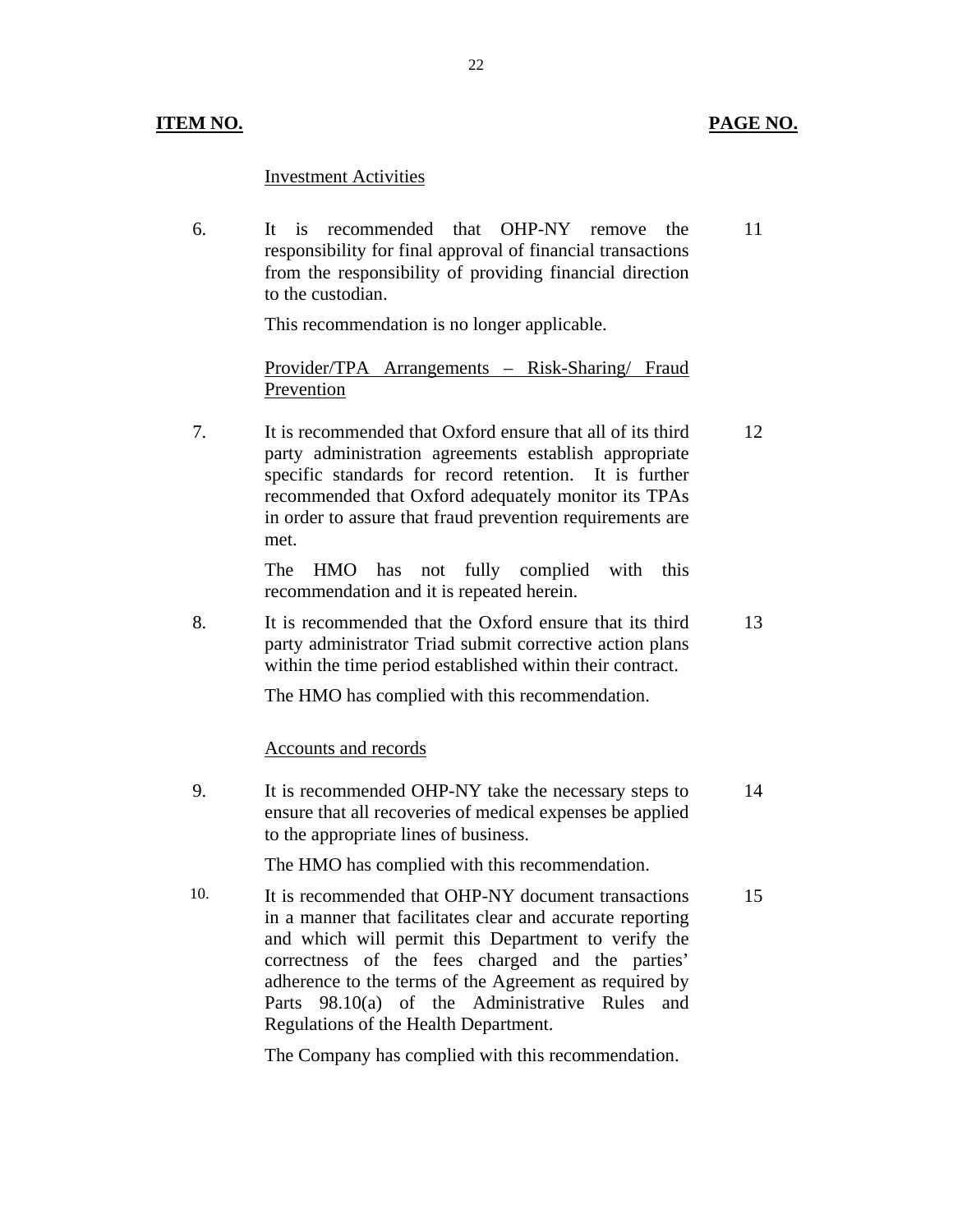### **ITEM NO. PAGE NO. PAGE NO.**

Accounts and records

11. It is recommended that OHP-NY properly classify its 16 accounts within its financial statements.

The HMO has complied with this recommendation.

12. It is recommended that OHP-NY ask the pool 16 administrator to delete any Oxford employee names from all rebate checks.

The HMO has complied with this recommendation.

### **Medco Strategic Alliance Agreement**

13. It is recommended that OHP-NY provide an appropriate 17 share of its revenue from the sale of claim information to Medco to be returned to the New York policyholders.

> While not adopting the Department's position, OHP-NY has agreed to resolve the matter in a manner consistent with the Department's recommendation. The terms of the resolution will be incorporated in a separate Stipulation.

The HMO has complied with this recommendation.

#### **HIPAA Privacy Rules**

14. The question of whether Oxford is in compliance with 18 the Privacy Rules has been referred to the U. S. Department of Health and Human Services for their review.

> The U.S Department of Health and Human Services reviewed the HMO's Privacy Rules .and did not make any recommendations relative to such review.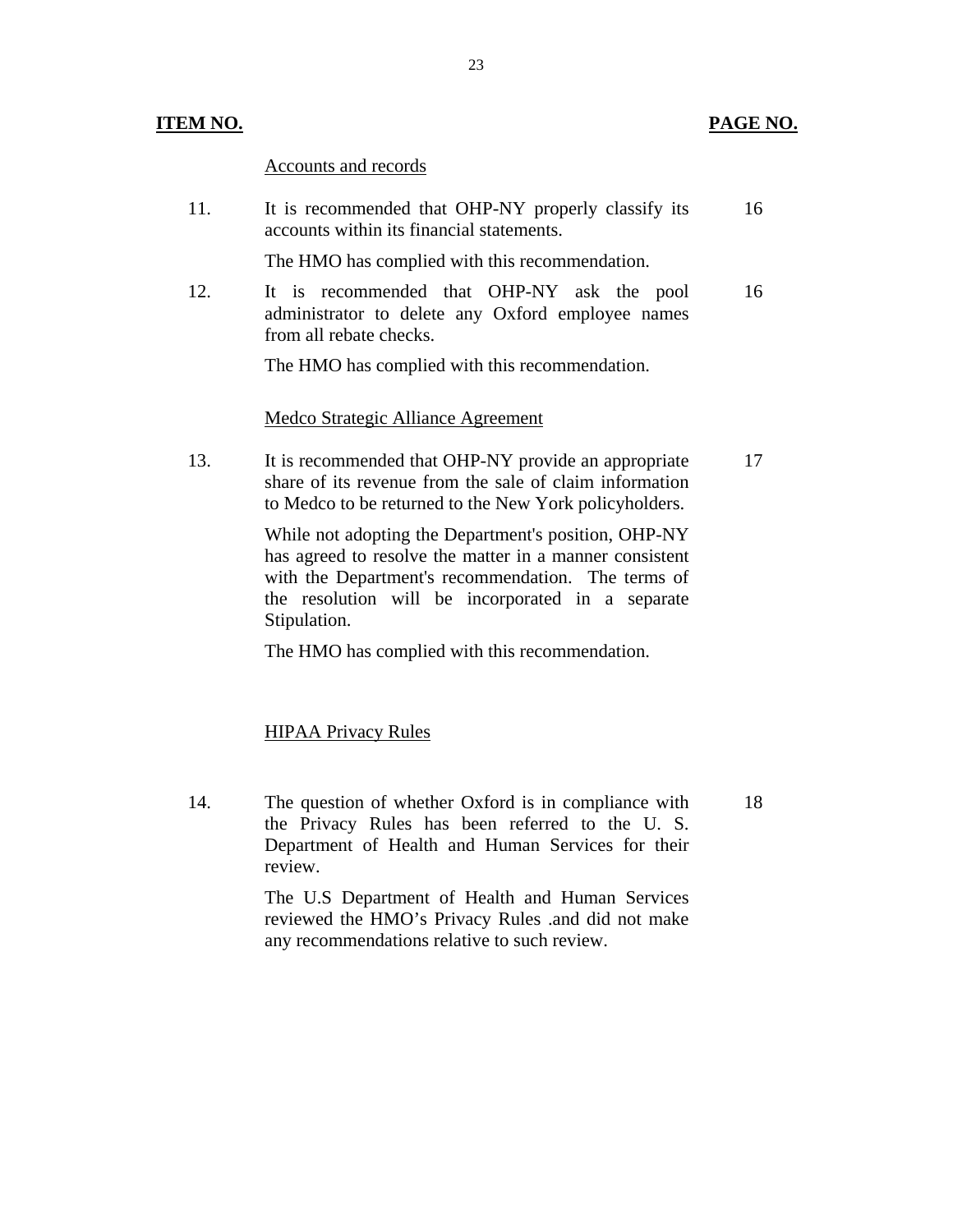## **8. SUMMARY OF COMMENTS AND RECOMMENDATIONS**

## <span id="page-25-0"></span>**ITEM**

## **PAGE NO.**

### Website - Healthy New York

A. Website - Healthy New York<br>It is recommended that the HMO establish a link to the 12 Healthy New York website or provide information about the Healthy New York program on its website.

## Provider/Third Party Agreements

B. Provider/Third Party Agreements<br>It is recommended that the HMO ensure that all of its third 13 party administration agreements include appropriate specific standards for record retention in compliance with New York Insurance Department Regulation 152 (11 NYCRR 243.2(b)(4)and(8)).

> A similar recommendation was made in the previous report on examination.

## **Accounts and Records**

C. Accounts and Records<br>It is recommended that Oxford Health Plans (NY), Inc. 14 disclose the asset and liability accounts related to premiums due and uncollected and any offsetting liability in the Notes to the Financial Statement section of its annual statement filing (under Statement of Significant Accounting Policies) in accordance with the NAIC's Statement of Statutory Accounting Principles (SSAP) No. 1.

## D. Rate Filings

It is recommended that OHP-NY satisfy the minimum loss 20 ratio requirements as set forth in Section  $4308(g)$  of the New York Insurance Law when developing its rates for its Standard Direct Payment point of service products. Further, if the loss ratio for a contract form fails to comply with the statutory minimum loss ratio requirement noted above, the Plan shall issue a dividend or credit against future premiums as required by Section 4308(h)(2) of the New York Insurance Law.